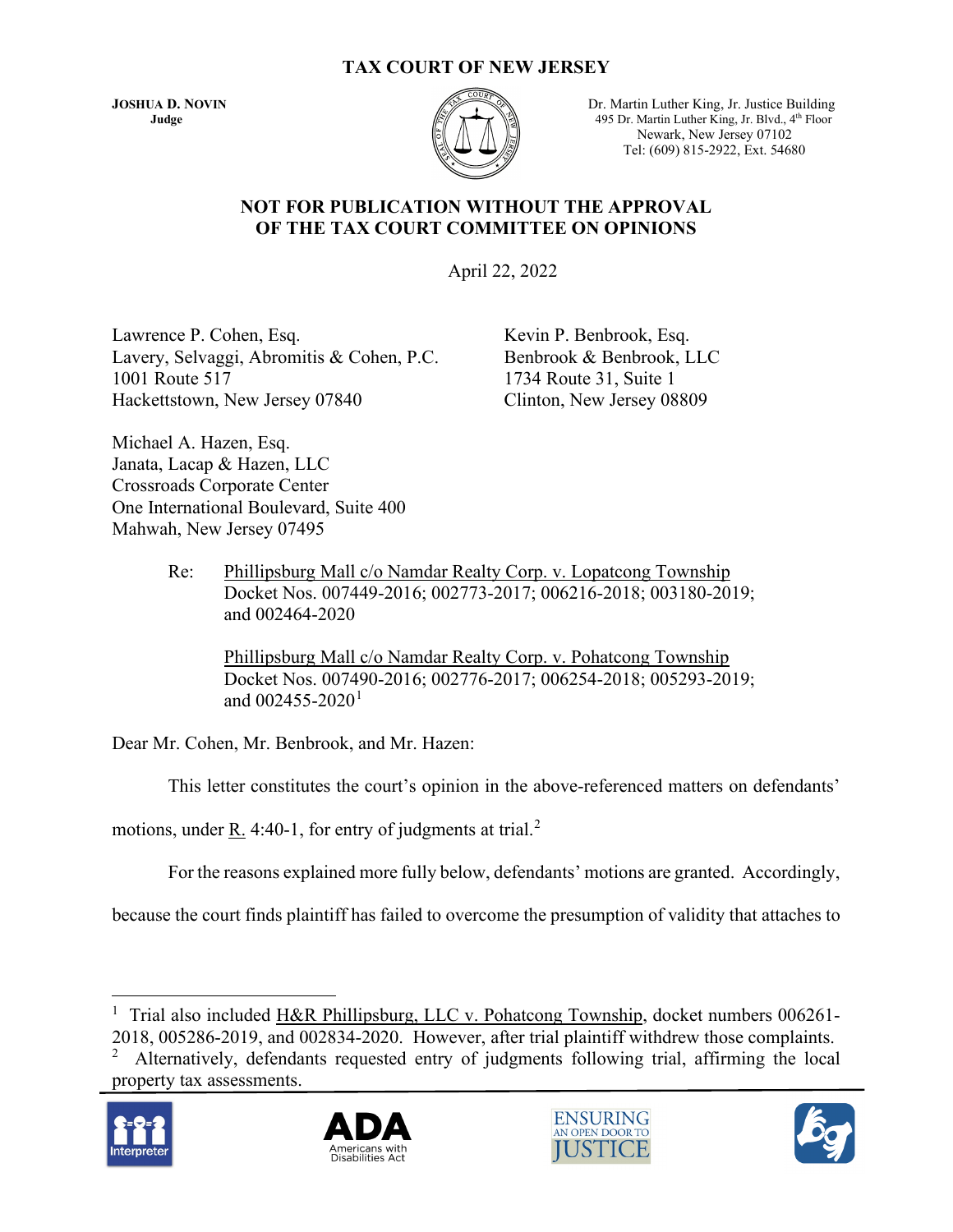Phillipsburg Mall c/o Namdar Realty Corp. v. Lopatcong Township & Pohatcong Township Docket Nos. 007449-2016; 002773-2017; 006216-2018; 003180-2019; 002464-2020; 007490- 2016; 002776-2017; 006254-2018; 005293-2019; and 002455-2020 Page -2-

the 2016, 2017, 2018, 2019, and 2020 local property tax assessments, and defendants' have failed to offer evidence of the property's true value with respect to their counterclaims, the assessments are affirmed.

# **I. Procedural History and Factual Findings**

Pursuant to R. 1:7-4, the court makes the following findings of fact and conclusions of law based on the evidence and testimony adduced during trial.

As of the valuation dates at issue, Phillipsburg Mall, LLC c/o Namdar Realty Corp. ("plaintiff") was the owner of the real property and improvements located at 1200 Route 22 East, in Lopatcong and Pohatcong Townships, Warren County, New Jersey (the "subject property"). The subject property is identified on Lopatcong Township's ("Lopatcong") municipal tax map as Block 102, Lot 9.01, and on Pohatcong Township's ("Pohatcong") municipal tax map as Block 1, Lot 1.01 (Lopatcong and Pohatcong are collectively referred to as "defendants").<sup>[3](#page-1-0)</sup> The Lopatcong lot comprised approximately 33 to 35-acres as of the valuation dates, and the Pohatcong lot comprised approximately 37 to [4](#page-1-1)3-acres as of the valuation dates.<sup>4</sup>

Plaintiff instituted these direct appeals challenging the subject property's 2016, 2017, 2018, 2019, and 2020 tax year assessments. Lopatcong filed counterclaims for the 2017, 2018, 2019, and 2020 tax years. Pohatcong filed counterclaims for the 2016 and 2019 tax years.

<span id="page-1-1"></span><sup>&</sup>lt;sup>4</sup> Because the subject property was subdivided and portions sold during the tax years at issue, the subject property's total acreage fluctuated.









<span id="page-1-0"></span><sup>&</sup>lt;sup>3</sup> The Case Information Statement for docket number 002776-2017 misidentified the subject property as Block 1, Lot 1.02. Accordingly, the court hereby amends the pleading to correct the property identifier. See R. 4:9-2.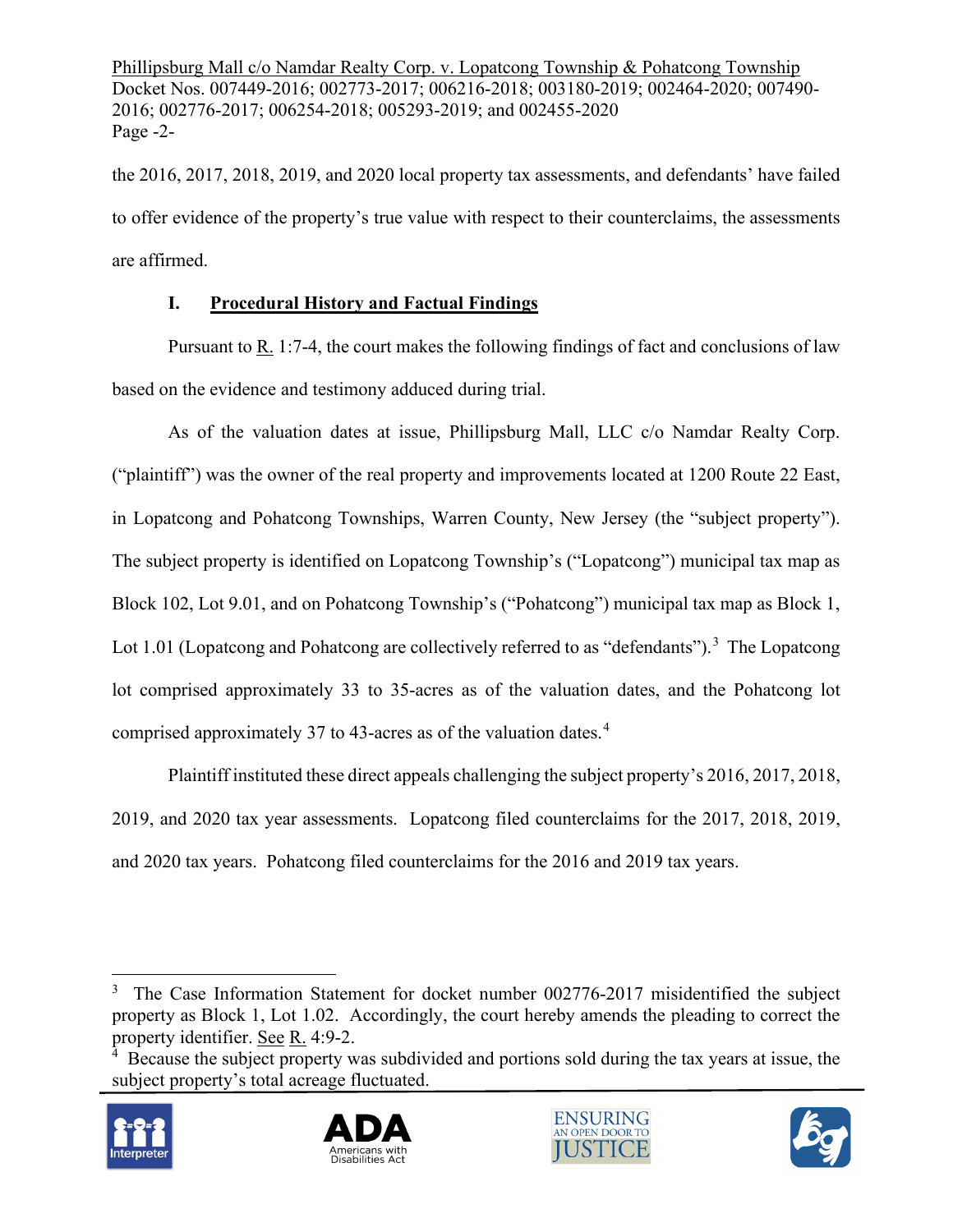Phillipsburg Mall c/o Namdar Realty Corp. v. Lopatcong Township & Pohatcong Township Docket Nos. 007449-2016; 002773-2017; 006216-2018; 003180-2019; 002464-2020; 007490- 2016; 002776-2017; 006254-2018; 005293-2019; and 002455-2020 Page -3-

The subject property has been historically operated and is improved with a one-story regional mall, containing approximately 558,204 square feet of gross leasable area and several outbuildings containing restaurant pad sites.<sup>[5](#page-2-0)</sup> Plaintiff acquired the mall in 2013 for reported consideration of \$11,500,000. Following acquisition, plaintiff subdivided the subject property creating several outparcels and "condominiumized" the mall. Between 2014 and 2015, plaintiff sold the four restaurant pad site outparcels for consideration totaling \$5,314,7[6](#page-2-1)0.<sup>6</sup> In addition, on or about October 23, 2017, plaintiff sold the unit containing the Kohl's department store for \$2,600.000, reducing the mall's gross leasable area to  $475,379$  $475,379$  $475,379$  square feet.<sup>7</sup> In or about August 2018, the roof of the retail store site formerly occupied by Sears collapsed. Following the roof collapse, plaintiff demolished the former Sears and former Bon-Ton store sites, resulting in a further reduction in the mall's gross leasable area to  $300.635$  square feet.<sup>[8](#page-2-3)</sup>

During trial, plaintiff offered testimony from a State of New Jersey certified general real estate appraiser who, after voir dire and without objection, was accepted by the court as an expert

<span id="page-2-3"></span><span id="page-2-2"></span><sup>&</sup>lt;sup>8</sup> Although not relevant to the valuation dates involved herein, plaintiff's expert testified that on or about November 20, 2019, plaintiff executed a sales contract for the subject property with CRG Acquisition, LLC, for \$28,875,000 (without the Kohl's store), or \$35,150,000 (with the Kohl's store), subject to zoning change approvals.









<span id="page-2-0"></span><sup>&</sup>lt;sup>5</sup> The subject property also has seven "raw stores" that "are within the footprint of the mall." However, these areas were never developed into occupied retail stores and thus, were not included by plaintiff's expert (as defined herein) in the 558,204 square feet of gross leasable area.

<span id="page-2-1"></span> $6$  Plaintiff's expert identified the sales as: (i) Block 1, Lot  $1.03 - 1194$  Route 22, Pohatcong, sold on December 15, 2014, for \$1,600,000 consideration; (ii) Block 1, Lot 1.04 – 1196 Route 22, Pohatcong, sold on April 2, 2015, for \$1,689,760 consideration; (iii) Block 1, Lot 1.05 – 1198 Route 22, Pohatcong, sold on June 10, 2015, for \$675,000 consideration; and (iv) Block 102, Lot 9.03 – 1200 Route 22, Lopatcong, sold on September 1, 2015, for \$1,350,000 consideration.

<sup>&</sup>lt;sup>7</sup> Plaintiff's expert identified this outparcel as Block 1, Lot 1.01, Unit 200, 1200 Route 22, Pohatcong, sold on October 23, 2017, for \$2,600,000 consideration (the "Kohl's store").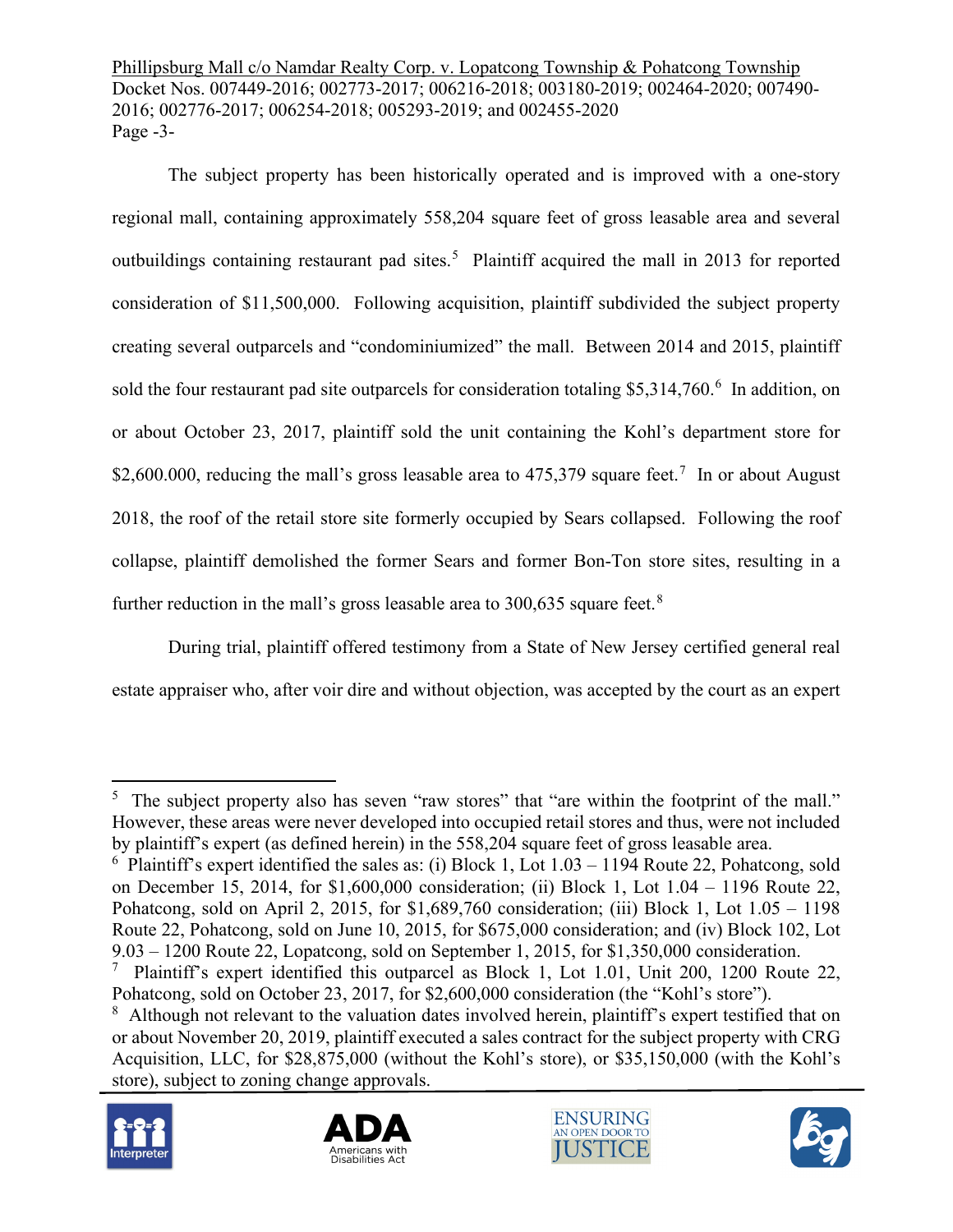Phillipsburg Mall c/o Namdar Realty Corp. v. Lopatcong Township & Pohatcong Township Docket Nos. 007449-2016; 002773-2017; 006216-2018; 003180-2019; 002464-2020; 007490- 2016; 002776-2017; 006254-2018; 005293-2019; and 002455-2020 Page -4-

in the field of property valuation (the "expert").<sup>[9](#page-3-0) [10](#page-3-1)</sup> Plaintiff's expert prepared an appraisal report expressing opinions of the subject property's true or fair market value as of the October 1, 2015, October 1, 2016, October 1, 2017, October 1, 2018, and October 1, 2019 valuation dates.

As of each valuation date, the subject property's local property tax assessments, and implied equalized values are set forth below:

| Valuation | Lopatcong's       | Average ratio  | Lopactong's       |
|-----------|-------------------|----------------|-------------------|
| dates     | tax assessment    | of assessed to | implied equalized |
|           |                   | true value     | value             |
| 10/1/2015 | \$11,096,200      | 100%           | \$11,096,200      |
| 10/1/2016 | \$11,096,200      | 99.83%         | \$11,115,096      |
| 10/1/2017 | \$11,096,200      | 99.97%         | \$11,099,530      |
| 10/1/2018 | \$8,596,200       | 98.44%         | \$8,732,426       |
| 10/1/2019 | $$8,596,200^{11}$ | 99.15%         | \$8,669,894       |

| Valuation | Pohatcong's        | Average ratio  | Pohatcong's       |
|-----------|--------------------|----------------|-------------------|
| dates     | tax assessment     | of assessed to | implied equalized |
|           |                    | true value     | value             |
| 10/1/2015 | \$17,977,200       | 99.91%         | \$17,993,394      |
| 10/1/2016 | \$17,977,200       | 99.32%         | \$18,100,282      |
| 10/1/2017 | \$17,977,200       | 95.92%         | \$18,741,868      |
| 10/1/2018 | \$15,442,400       | 95.42%         | \$16,183,609      |
| 10/1/2019 | $$15,442,400^{12}$ | 94.29%         | \$16,377,559      |

<span id="page-3-0"></span><sup>&</sup>lt;sup>9</sup> During voir dire, plaintiff's expert testified that he had been qualified by the court as a property valuation expert in other matters. However, he acknowledged that prior to this appraisal assignment, he had never performed an appraisal of a New Jersey regional mall.

<span id="page-3-3"></span> $12$  Plaintiff's Case Information Statement and plaintiff's counsel's post-trial submission both identify the 2020 tax year assessment as \$15,442,400. However, plaintiff's expert's appraisal report asserts that it is \$17,977,200.









<span id="page-3-1"></span> $10$  Defendants identified a New Jersey certified general real estate appraiser as a proposed testifying property valuation expert witness. However, following plaintiff's presentation of its proofs, defendants elected not to elicit testimony or evidence from its proposed testifying property valuation expert witness.

<span id="page-3-2"></span><sup>&</sup>lt;sup>11</sup> Plaintiff's Case Information Statement and plaintiff's expert's appraisal report both identify the 2020 tax year assessment as \$8,596,200. However, plaintiff's counsel's post-trial submission asserts that it is \$8,346,200.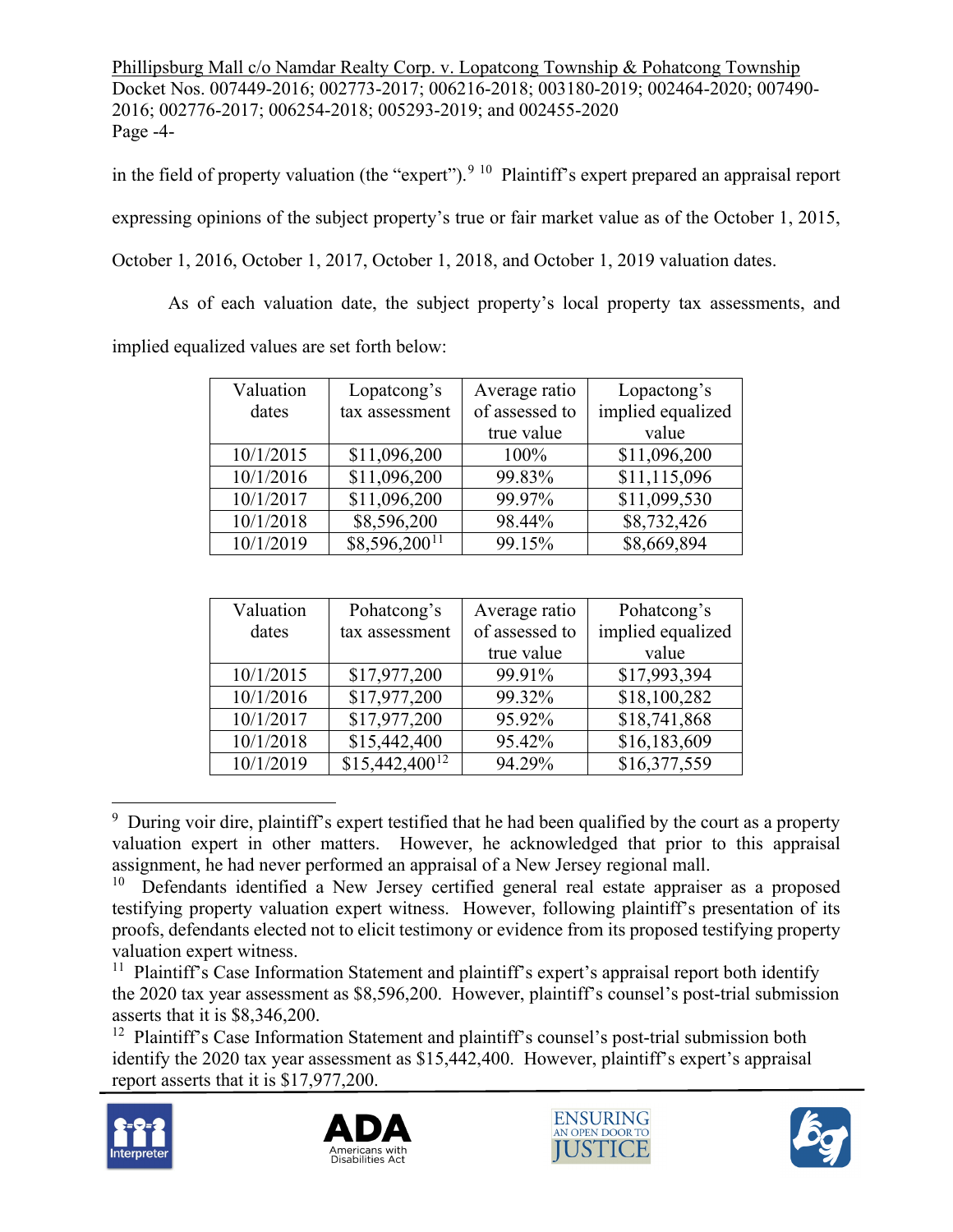Phillipsburg Mall c/o Namdar Realty Corp. v. Lopatcong Township & Pohatcong Township Docket Nos. 007449-2016; 002773-2017; 006216-2018; 003180-2019; 002464-2020; 007490- 2016; 002776-2017; 006254-2018; 005293-2019; and 002455-2020 Page -5-

Plaintiff's expert valued the subject property as a single economic unit, reaching the following value conclusions: (i) \$7,000,000, as of the October 1, 2015 and October 1, 2016 valuation dates; (ii) \$6,000,000, as of the October 1, 2017 valuation date; (iii) \$5,500,000, as of the October 1, 2018 valuation date; and (iv) \$5,750,000, as of the October 1, 2019 valuation date.

Lopatcong offered testimony from its professional planner, who was accepted by the court, without objection, as an expert in the field of professional planning and zoning. In addition, Pohatcong offered testimony from its professional planner and engineer, who was accepted by the court, without objection, as an expert in the fields of engineering and professional planning.

At the close of the evidence, defendants moved, under R. 4:40-1, for entry of judgments at trial and requested the opportunity to submit briefs detailing the alleged deficiencies in plaintiff's evidence. [13](#page-4-0)

In support of their motions, defendants advance several arguments. First, defendants emphasize that plaintiff's expert possessed inadequate knowledge and understanding of Lopatcong's and Pohatcong's zoning ordinances, zoning map, and the permitted uses identified thereunder. Accordingly, plaintiff's expert's highest and best use analyses and conclusions were materially flawed. Second, defendants contend that in performing his sales comparison approach, plaintiff's expert identified property sales that bore uses not permitted under defendants' zoning ordinances. Specifically, defendants argue that because plaintiff's expert "thought that the permitted uses for this [subject] property included warehousing," distribution centers, and

<span id="page-4-0"></span><sup>&</sup>lt;sup>13</sup> Alternatively, defendants contend that, should the court not grant their motions, following trial and after weighing the evidence, the court should nonetheless enter judgments affirming all tax years assessments.







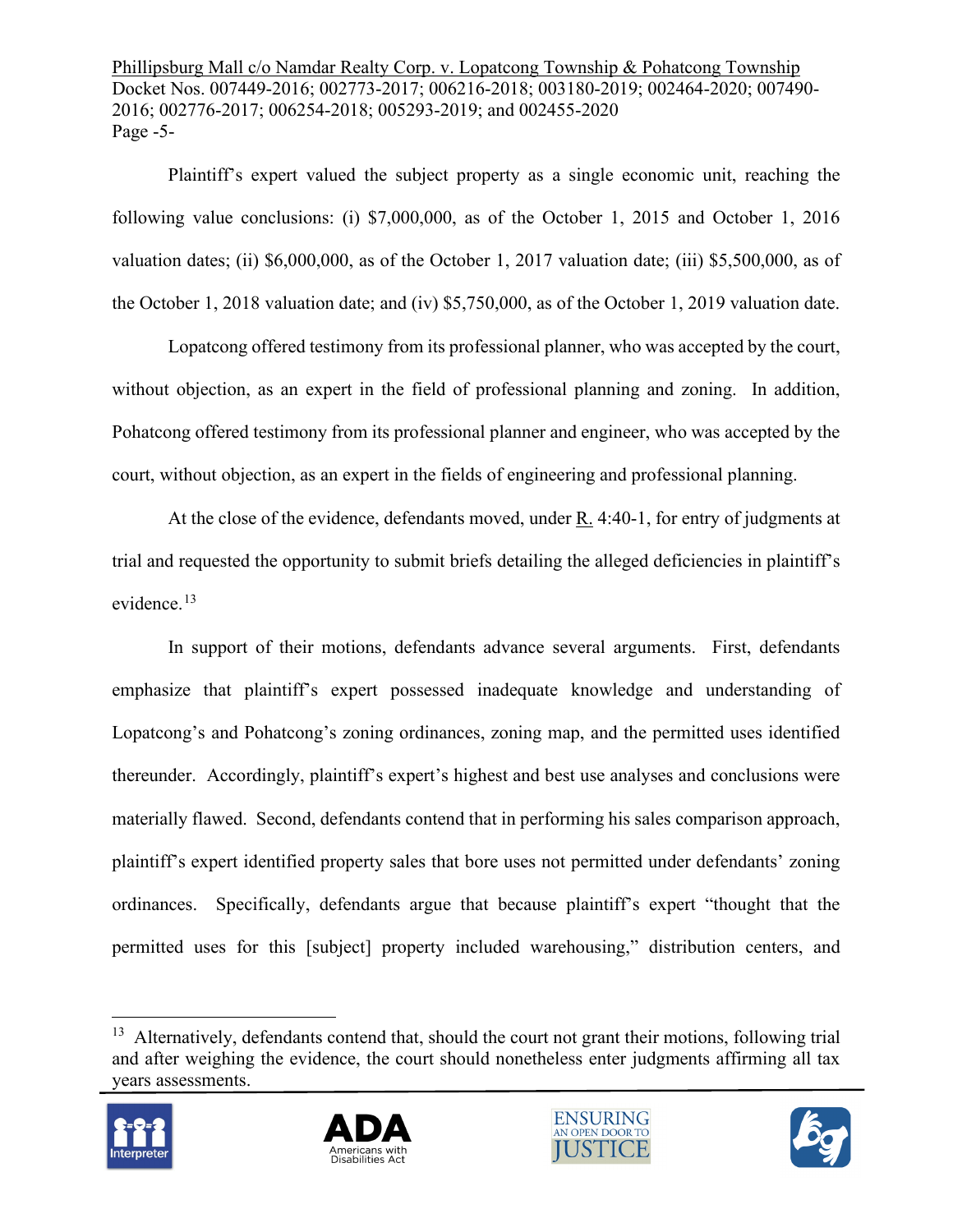Phillipsburg Mall c/o Namdar Realty Corp. v. Lopatcong Township & Pohatcong Township Docket Nos. 007449-2016; 002773-2017; 006216-2018; 003180-2019; 002464-2020; 007490- 2016; 002776-2017; 006254-2018; 005293-2019; and 002455-2020 Page -6-

industrial uses, his reliance on certain sales identified as comparable was misplaced. Third, defendants argue that in performing his income capitalization approach plaintiff's expert failed to employ market or economic rents. Charging that it was improper for plaintiff's expert to rely on anchor tenant leases executed in 1989, 1994, and 2004. In sum, defendants argue that because plaintiff's expert's highest and best use analyses, and sales comparison and income capitalization approaches to value were so "fraught with errors, mistakes and misrepresentation of law," that the court should accord them no weight. As a result, defendants maintain that plaintiff failed to overcome the presumption of validity that attaches to the local property tax assessments in these matters.

In addition, in support of their request for entry of judgments following trial, defendants emphasize that cross-examination disclosed numerous "errors, misconceptions, [and] faulty conclusions" in both plaintiff's income capitalization and sales comparison approaches to value. As a result of these errors, defendants argue that plaintiff has not proven, by a fair preponderance of the evidence, the subject property's true or market value requiring the court to affirm all years' local property tax assessments.

In opposition to defendants' motions and in support of its request for judgments reducing the subject property's tax assessments, plaintiff argues that viewing the evidence presented, with the benefit of all reasonable inferences, a debatable question was raised as to the validity of the local property tax assessments. Plaintiff highlights the 2013 sale of the subject property and the body of evidence that plaintiff's expert considered under his income capitalization and sales comparison approaches to value. Moreover, plaintiff submits that defendants have offered no valuation expert testimony challenging the opinions and conclusions reached by plaintiff's expert.







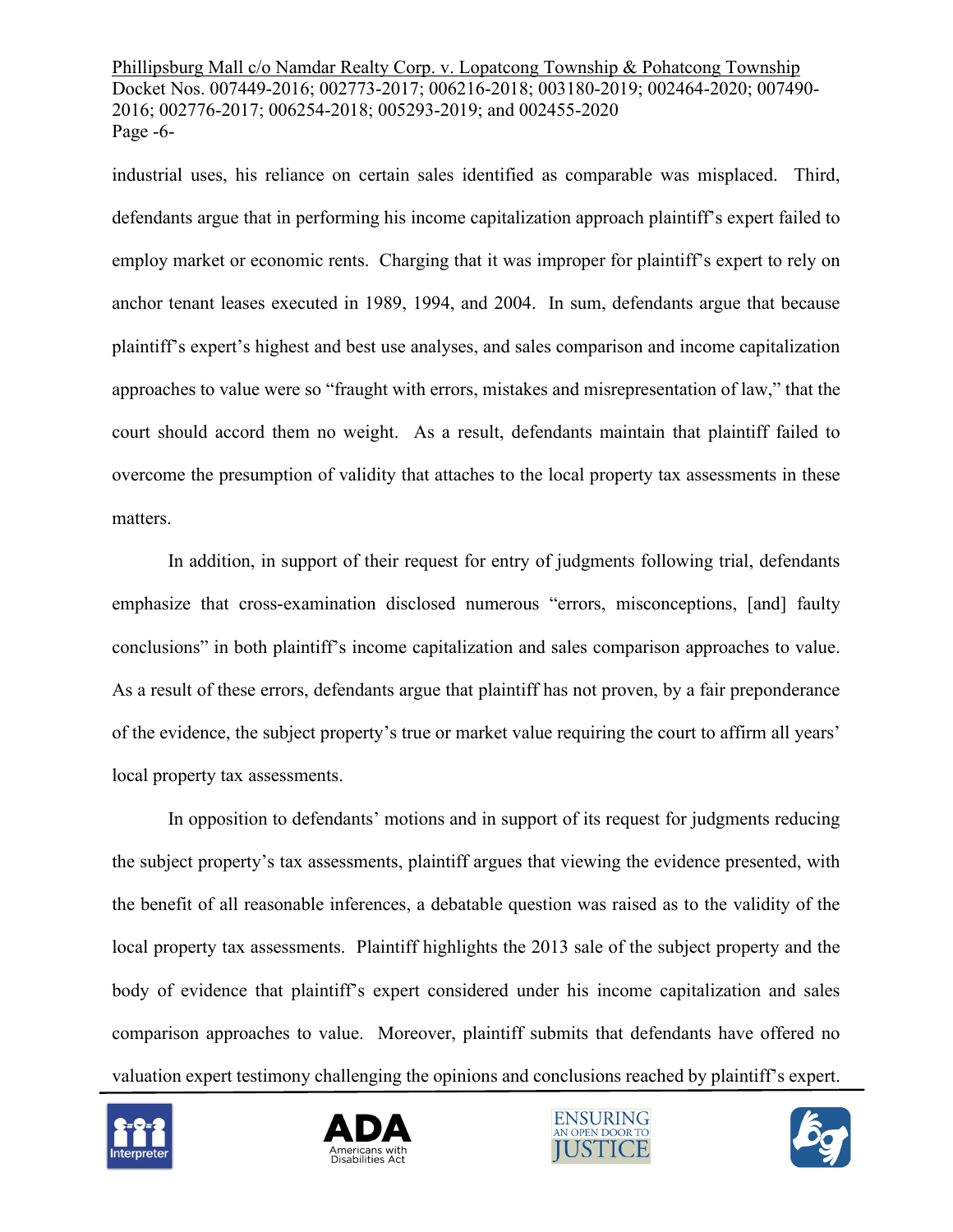Phillipsburg Mall c/o Namdar Realty Corp. v. Lopatcong Township & Pohatcong Township Docket Nos. 007449-2016; 002773-2017; 006216-2018; 003180-2019; 002464-2020; 007490- 2016; 002776-2017; 006254-2018; 005293-2019; and 002455-2020 Page -7-

Therefore, plaintiff argues that defendants' motions must be denied, and judgments should be entered reducing the subject property's 2016, 2017, 2018, 2019, and 2020 tax year assessments.

The court observes that plaintiff's brief lacks any detailed discussion regarding plaintiff's expert's highest and best use analysis, as vacant, or plaintiff's expert's highest and best use analysis, as improved for the 2019 and 2020 tax years, two of the core themes of defendants' motions. In response to defendants' motions, plaintiff's brief summarily states only that "[t]he expert concluded a highest and best use to be continued use as an enclosed regional shopping mall. This conclusion considered the on-going positive cash flows for the identified period as well as the lack of further plans for development during this same time." Moreover, plaintiff contends that "[t]he expert concluded the property would be best developed with an eye towards some industrial use. If . . . industrial use[] is not legally permitted, nonetheless the evidence presented indicates a vast over-assessment." However, plaintiff fails to reconcile how plaintiff's expert reached the conclusion that the subject property's highest and best use, as vacant (for all tax years), and as improved (for the 2019 and 2020 tax years), was for industrial and distribution/warehousing, a use not permitted under either Lopatcong's or Pohatcong's zoning ordinances.

#### **II. Conclusions of Law**

### A. Presumption of Validity/motion for judgment or involuntary dismissal

"Original assessments and judgments of county boards of taxation are entitled to a presumption of validity." MSGW Real Estate Fund, LLC v. Borough of Mountain Lakes, 18 N.J. Tax 364, 373 (Tax 1998). The presumption "attaches to the quantum of the tax assessment." Pantasote Co. v. Passaic City, 100 N.J. 408, 413 (1985). Accordingly, the taxpayer shoulders the







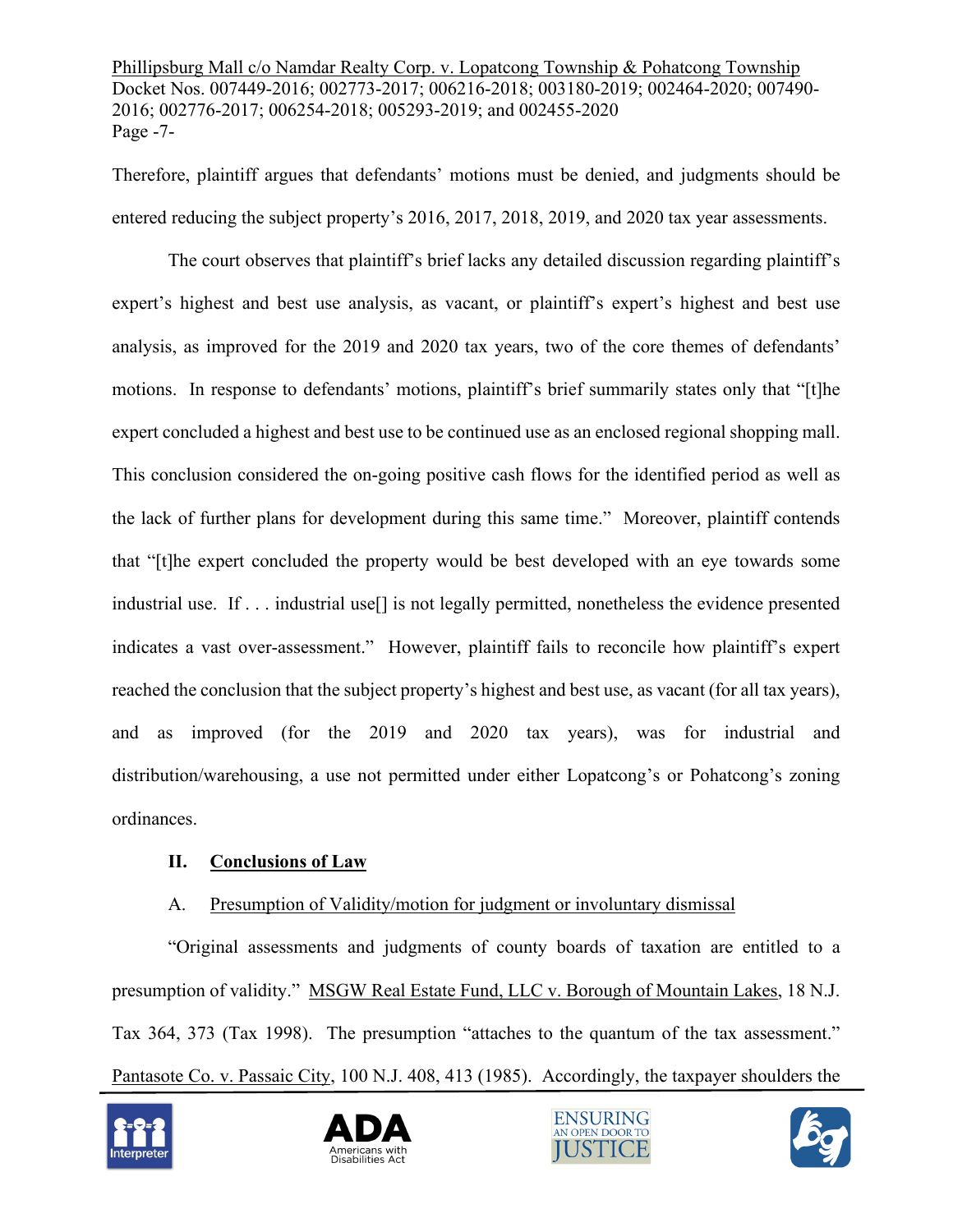Phillipsburg Mall c/o Namdar Realty Corp. v. Lopatcong Township & Pohatcong Township Docket Nos. 007449-2016; 002773-2017; 006216-2018; 003180-2019; 002464-2020; 007490- 2016; 002776-2017; 006254-2018; 005293-2019; and 002455-2020 Page -8-

burden of proving that the local property tax assessment is incorrect. Only through the introduction of "cogent evidence" of true value; that is, evidence "definite, positive and certain in quality and quantity to overcome the presumption," that a taxpayer fulfills this obligation. Aetna Life Ins. Co. v. Newark City, 10 N.J. 99, 105 (1952). Thus, the presumption of validity applies "until sufficient competent evidence to the contrary is adduced." Little Egg Harbor Twp. v. Bonsangue, 316 N.J. Super. 271, 285-86 (App. Div. 1998).

However, the presumption should not be viewed "simply an evidentiary presumption serving . . . as a mechanism to allocate the burden of proof. It is, rather, a construct that expresses the view that in tax matters, it is to be presumed that governmental authority has been exercised correctly and in accordance with law." Pantasote Co., 100 N.J. at 413. In sum, at the close of plaintiff's case, the court must be presented with competent evidence that raises a "debatable question as to the validity of the assessment." MSGW Real Estate Fund, LLC, 18 N.J. Tax at 376.

A motion for judgment or involuntary dismissal may be brought either at the close of plaintiff's case, under R. 4:37-2(b), or at the close of all the evidence, under R. 4:40-1. See [Verdicchio v. Ricca, 179 N.J.](https://advance.lexis.com/api/document/collection/cases/id/4CC3-CWR0-0039-42VV-00000-00?page=30&reporter=3300&context=1000516) 1, 30-32 (2004). However, regardless of when such motions are presented, the court's review is governed by the same standard. That inquiry requires the trial court to:

> accept[] as true all the evidence which supports the position of the party defending against the motion and accord[] him the benefit of all inferences which can reasonably and legitimately be deduced therefrom. . . .

> [Estate of Roach v. TRW, Inc., 164 N.J. 598, 612 (2000) (quoting Sons of Thunder, Inc. v. Borden, Inc., 148 N.J. 396, 415 (1997) (quoting Dolson v. Anastasia, 55 N.J. 2, 5-6 (1969)) (citations and quotations omitted from original).]







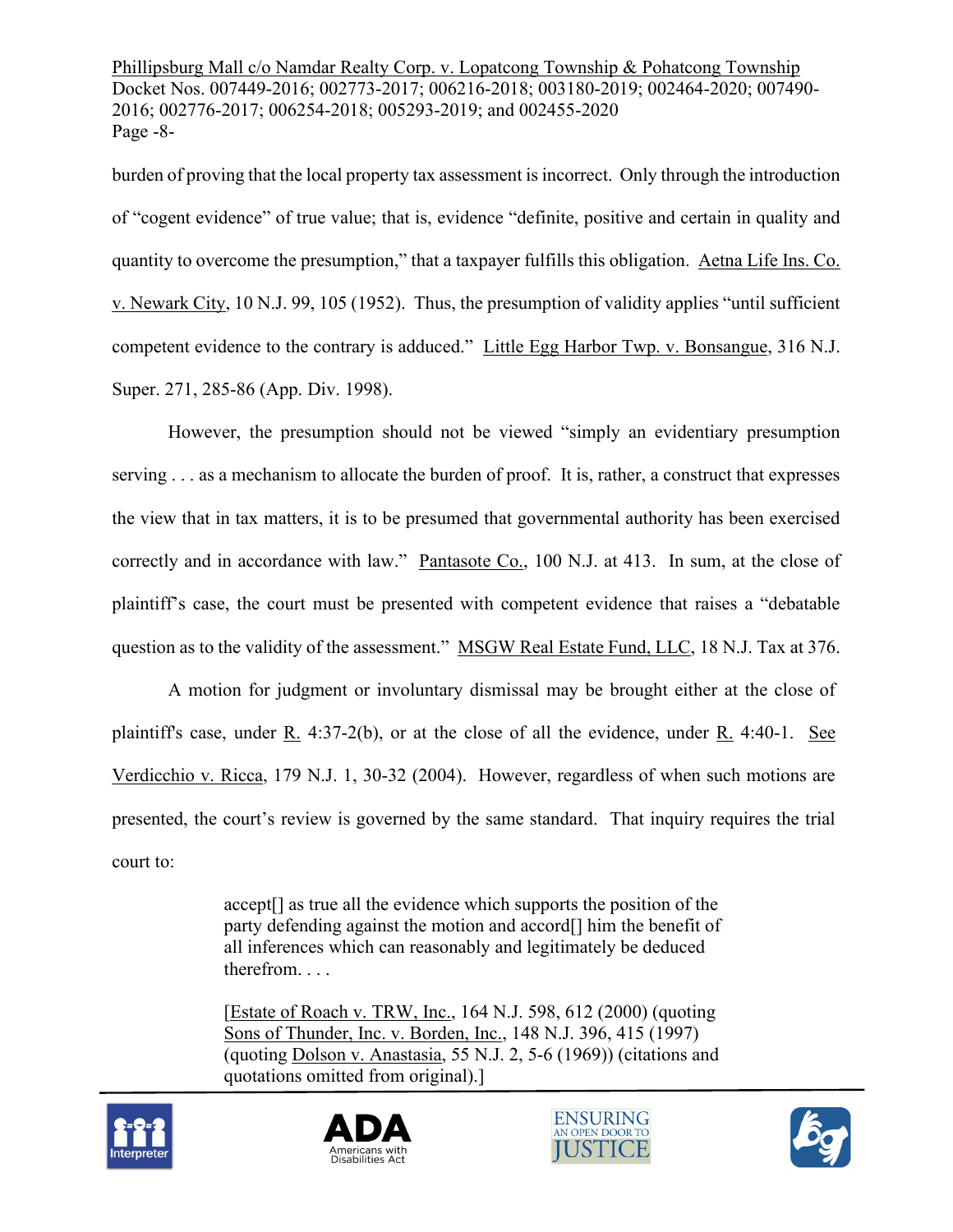Phillipsburg Mall c/o Namdar Realty Corp. v. Lopatcong Township & Pohatcong Township Docket Nos. 007449-2016; 002773-2017; 006216-2018; 003180-2019; 002464-2020; 007490- 2016; 002776-2017; 006254-2018; 005293-2019; and 002455-2020 Page -9-

In deciding such a motion, the court must view the evidence presented as "uncontradicted" and accord the non-moving party the "benefit of all legitimate inferences" which can be deduced therefrom. [Verdicchio, 179 N.J.](https://advance.lexis.com/api/document/collection/cases/id/4CC3-CWR0-0039-42VV-00000-00?page=30&reporter=3300&context=1000516) at 30-32. See also MSGW Real Estate Fund, LLC, 18 N.J. Tax at 376 (concluding that "plaintiff must . . . present[] evidence sufficient to demonstrate the value of the subject property, thereby raising a debatable question as to the validity of the assessment . . . , the court, in deciding whether the plaintiff's evidence satisfies the standard . . . , must accept such evidence as true and accord the plaintiff all legitimate inferences which can be deduced from the evidence.")

However, one notable distinction exists between motions presented under R. 4:37-2(b) and R. 4:40-1. Motions offered under R. 4:37-2(b) are brought at the conclusion of plaintiff's case and thus, limit the court's evaluation only to plaintiff's evidence. (See R. 4:37-2(b), stating "after having completed the presentation of the evidence ... the plaintiff shall so announce to the court, and thereupon the defendant without waiving the right to offer evidence in the event the motion is not granted, may move for a dismissal. . . ."). Conversely, motions presented under R. 4:40-1, "may be made by a party either at the close of all the evidence or at the close of the evidence offered by an opponent." (Emphasis added). Thus, when a motion under  $R_1$ . 4:40-1 is presented "at the close of all the evidence," the court is afforded access to all evidence presented. However, the court must nonetheless accord the non-moving party the "benefit of all legitimate inferences" which can be deduced therefrom. Estate of Roach, 164 N.J. at 612.

Accordingly, when presented with a motion for judgment or involuntary dismissal, the trial court's decision turns upon an evaluation of the evidence. Therefore, the court's consideration of







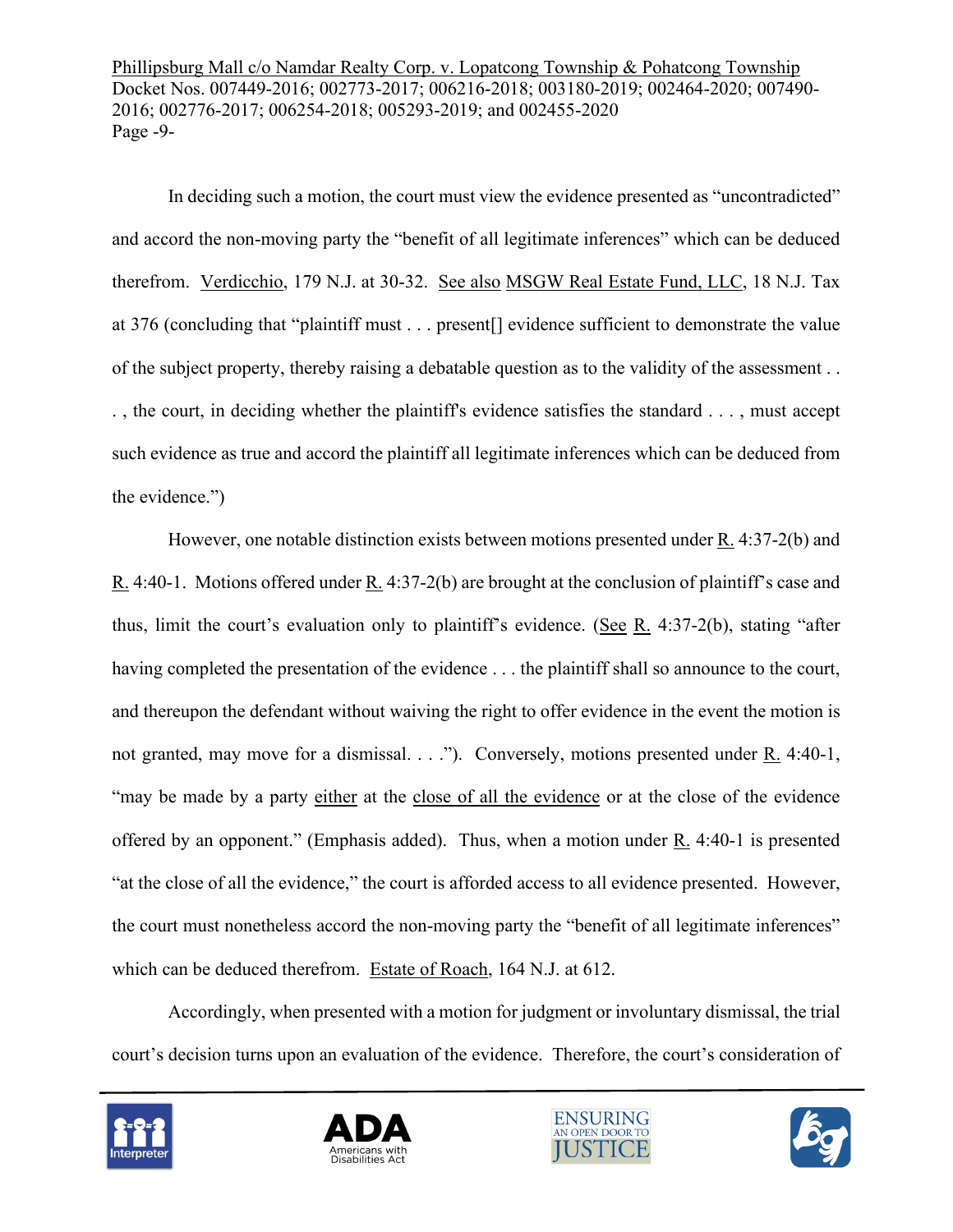Phillipsburg Mall c/o Namdar Realty Corp. v. Lopatcong Township & Pohatcong Township Docket Nos. 007449-2016; 002773-2017; 006216-2018; 003180-2019; 002464-2020; 007490- 2016; 002776-2017; 006254-2018; 005293-2019; and 002455-2020 Page -10-

defendants' motions begins with a discussion of the evidence presented and the first phase of the valuation process, the highest and best use analysis.

#### B. Highest and Best Use

An indispensable element not only to principles of property valuation but to the determination of a property's true or market value is discerning its highest and best use. Ford Motor Co. v. Edison Twp., 10 N.J. Tax 153, 161 (Tax 1988), aff'd o.b., 12 N.J. Tax 244 (App. Div. 1990), aff'd, 127 N.J. 290 (1992). See also General Motors Corp. v. City of Linden, 22 N.J. Tax 95, 107 (Tax 2005). Highest and best use is defined as "[t]he reasonably probable and legal use of vacant land or an improved property that is physically possible, appropriately supported, financially feasible, and that results in the highest value." Appraisal Institute, The Dictionary of Real Estate Appraisal 93 (5<sup>th</sup> ed. 2010). "For local property tax assessment purposes property must be valued at its highest and best use." Entenmann's Inc. v. Totowa Borough, 18 N.J. Tax 540, 545 (Tax 2000). Thus, the highest and best use analysis is often referred to as "the first and most important step in the valuation process." Ford Motor Co., 10 N.J. Tax at 161.

Importantly, an appraiser's highest and best use conclusion must not be based on a property's in-use value because that may reflect only the property "owner's use or subjective judgment as to how a property should be used." Clemente v. Township of South Hackensack, 27 N.J. Tax 255, 268 (Tax 2013), aff'd, 28 N.J. Tax 337 (App. Div. 2015). Rather, in determining a property's highest and best use, an appraiser must sequentially consider "the following four criteria, determining whether the use of the subject property is: 1) legally permissible; 2) physically possible; 3) financially feasible; and 4) maximally productive." Ibid. Moreover, in analyzing an improved property's highest and best use, the appraiser should select the "use that maximizes an







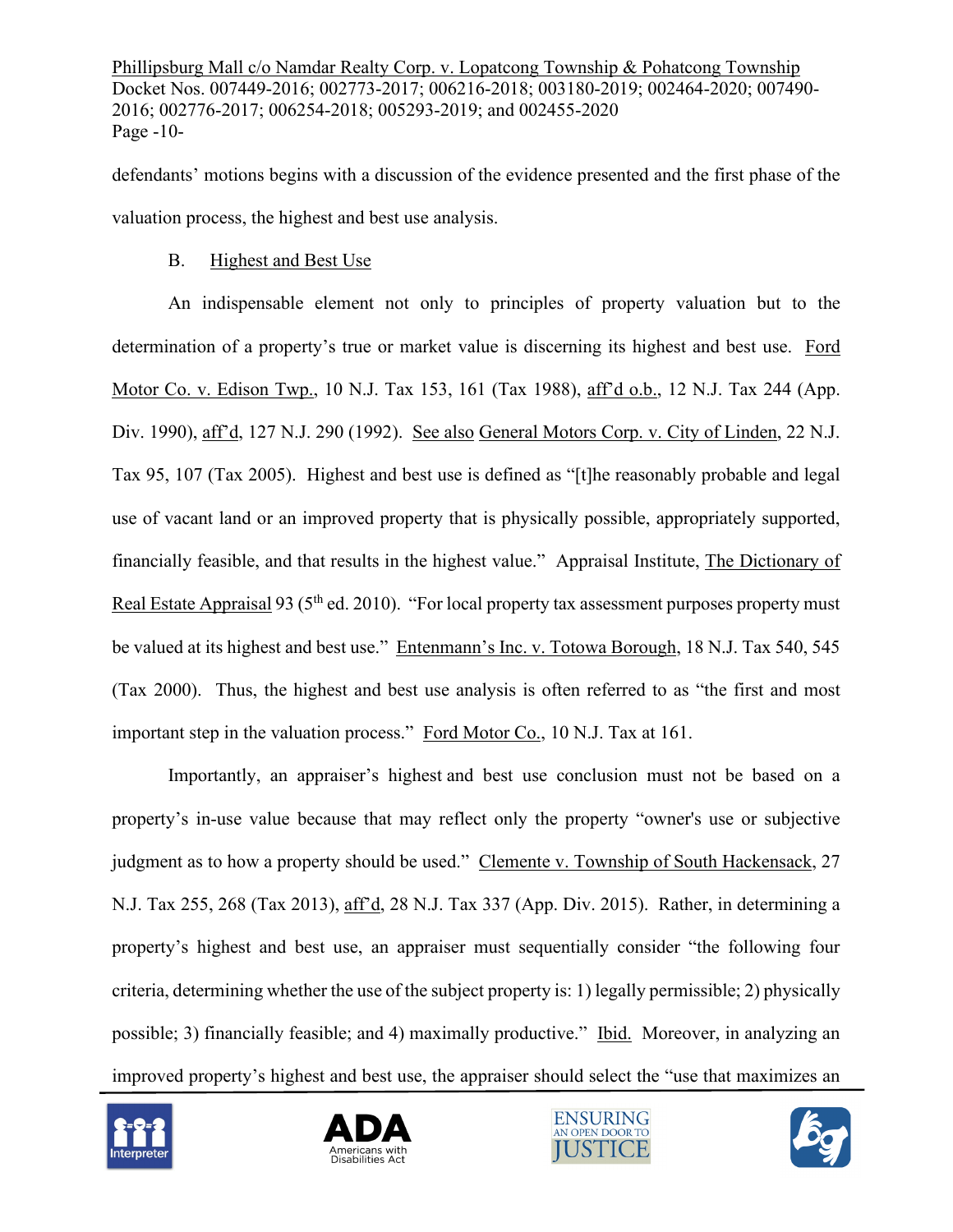Phillipsburg Mall c/o Namdar Realty Corp. v. Lopatcong Township & Pohatcong Township Docket Nos. 007449-2016; 002773-2017; 006216-2018; 003180-2019; 002464-2020; 007490- 2016; 002776-2017; 006254-2018; 005293-2019; and 002455-2020 Page -11-

investment property's value, consistent with the rate of return and associated risk." Ford Motor Co., 127 N.J. at 301.

Here, after reviewing defendants' zoning maps and zoning ordinances, plaintiff's expert concluded that the subject property was in Lopactong's "HB/ROM; Highway Business/Research Office Manufacturing" zoning district and in Pohatcong's "B-3; Highway Business zone."

According to plaintiff's expert, permitted uses in Lopatcong's HB/ROM districts include farms, retail and personal service establishments, all uses permitted in the Research Office Manufacturing zone,<sup>[14](#page-10-0)</sup> commercial indoor and outdoor recreation facilities, and solar energy facilities (as an accessory use).<sup>[15](#page-10-1)</sup> Plaintiff's expert further expressed that the permitted uses in Pohatcong's "B-3; Highway Business zone" include professional offices, banks and financial institutions, stores and shops for retail sales and services, full-service restaurants, houses of worship, clubs, lodges, and charitable and fraternal organizations, hotels and motels, scientific or research laboratories, office buildings, farms, fast-food restaurants, animal kennels, and wireless telecommunication equipment.<sup>[16](#page-10-2)</sup> After reviewing the permitted uses, plaintiff's expert concluded

<span id="page-10-2"></span><sup>&</sup>lt;sup>16</sup> Plaintiff's expert's report identified the following conditional uses in the B-3; Highway Business zone: (i) day-care or child-care centers; (ii) service stations; (ii) wireless communication towers; (iii) billboards; (iv) small wind energy systems; and (v) freestanding solar arrays.









<span id="page-10-0"></span><sup>&</sup>lt;sup>14</sup> Plaintiff's expert identified Lopatcong's Research Office Manufacturing zone as permitting uses including warehouse and distribution centers, industry (involving the processing, assembly, packaging and storage of previously refined materials), offices, computer and data processing centers, scientific, engineering and/or research laboratories, integrated industrial/office parks, colocation of wireless telecommunication equipment, hospital support services, miniwarehouse/self-storage facilities, flexible office/warehouse, and solar energy facilities.

<span id="page-10-1"></span><sup>&</sup>lt;sup>15</sup> Plaintiff's expert's report identified the following conditional uses in the HB zone: (i) service stations; motor vehicle or automobile service stations, filling or gasoline stations or motor vehicles or automobile repairs garages; (ii) advertising signs; and (iii) massage, bodywork, and somatic therapy.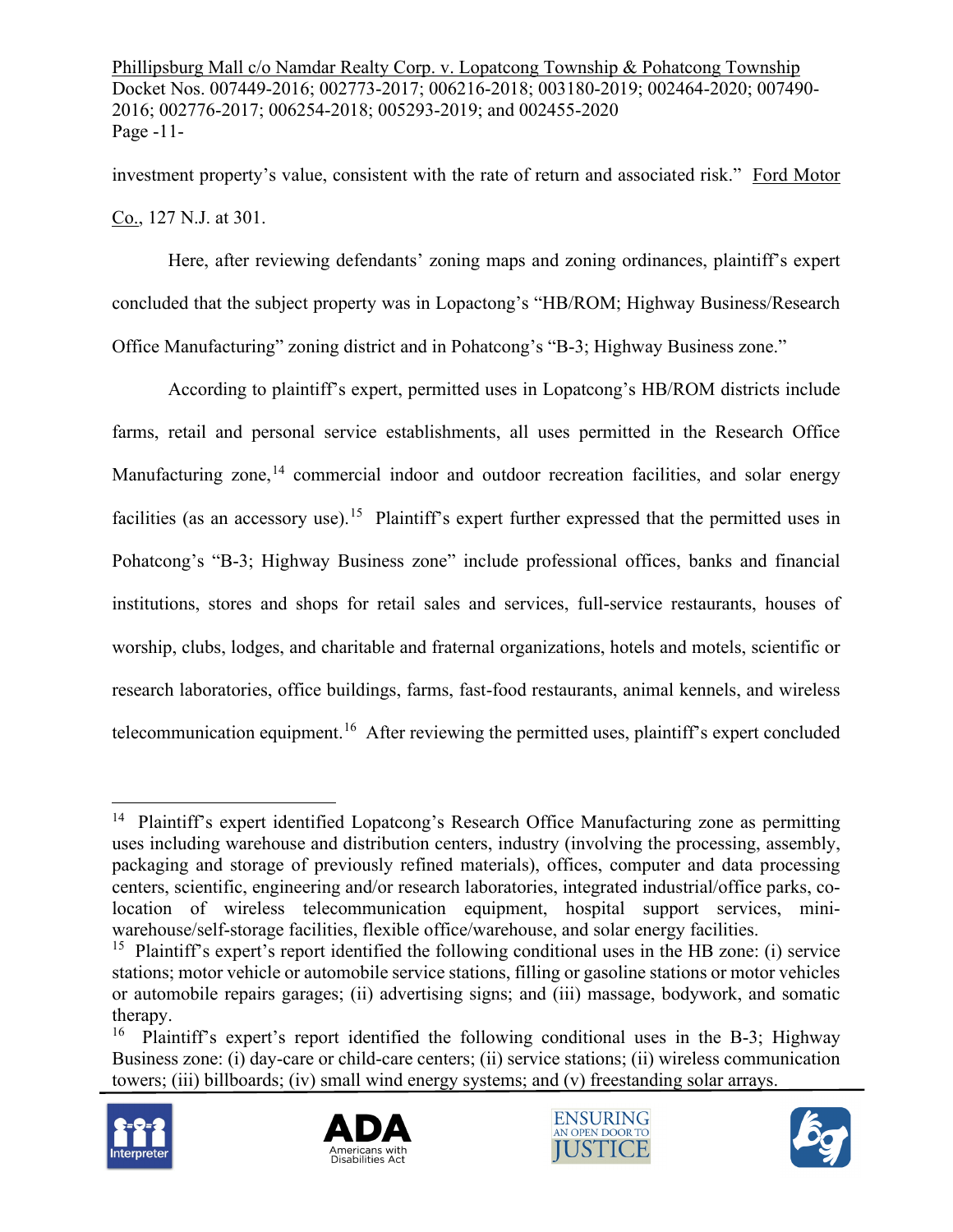Phillipsburg Mall c/o Namdar Realty Corp. v. Lopatcong Township & Pohatcong Township Docket Nos. 007449-2016; 002773-2017; 006216-2018; 003180-2019; 002464-2020; 007490- 2016; 002776-2017; 006254-2018; 005293-2019; and 002455-2020 Page -12-

that use of the subject property as a regional mall is a legal, conforming use.

1. As vacant

Notably, plaintiff's expert's appraisal report did not identify a specific highest and best use, as vacant, for the subject property. Rather, under the "legally permitted uses" section of the report plaintiff's expert states, "Lopatcong permits distribution warehouse uses in their HB/ROM zone; however . . . Pohatcong's zone does not permit and would require approvals. . . ." Further, under the "financially feasible" heading, the report details that, "[b]ased upon the legally permitted uses, development of a range of commercial/industrial uses can be considered for the site." Finally, under the "maximally productive" section of his report plaintiff's expert states that the subject property's highest and best use, as vacant, "would be to develop the site with a use to the maximum density permitted by the HB/ROM and B-3 Zones."

During trial, plaintiff's expert reasonably testified that his highest and best use, as vacant, analysis was influenced by his review of development in the marketplace. According to plaintiff's expert, "you don't see regional malls being developed anywhere, so there's probably a good reason regionally malls aren't being developed." In his opinion, because there is "limited retail development going on . . . but there is industrial development going on, so . . . I would skew my financially feasible [analysis] towards a range of commercial/industrial, could be considered for the site overall." He continued, "commercial/industrial, you know towards that side, I mean towards industrial side. . . ." Plaintiff's expert further explained that "when you drive around [Routes] 78, 22 all you see are these warehouse buildings going up, you hardly ever see a shopping center, let alone a regional mall, very, very, few offices, . . . so, I went towards the industrial side because . . . what the subject property did was sell . . . the outparcels . . . along Route 22 . . . and







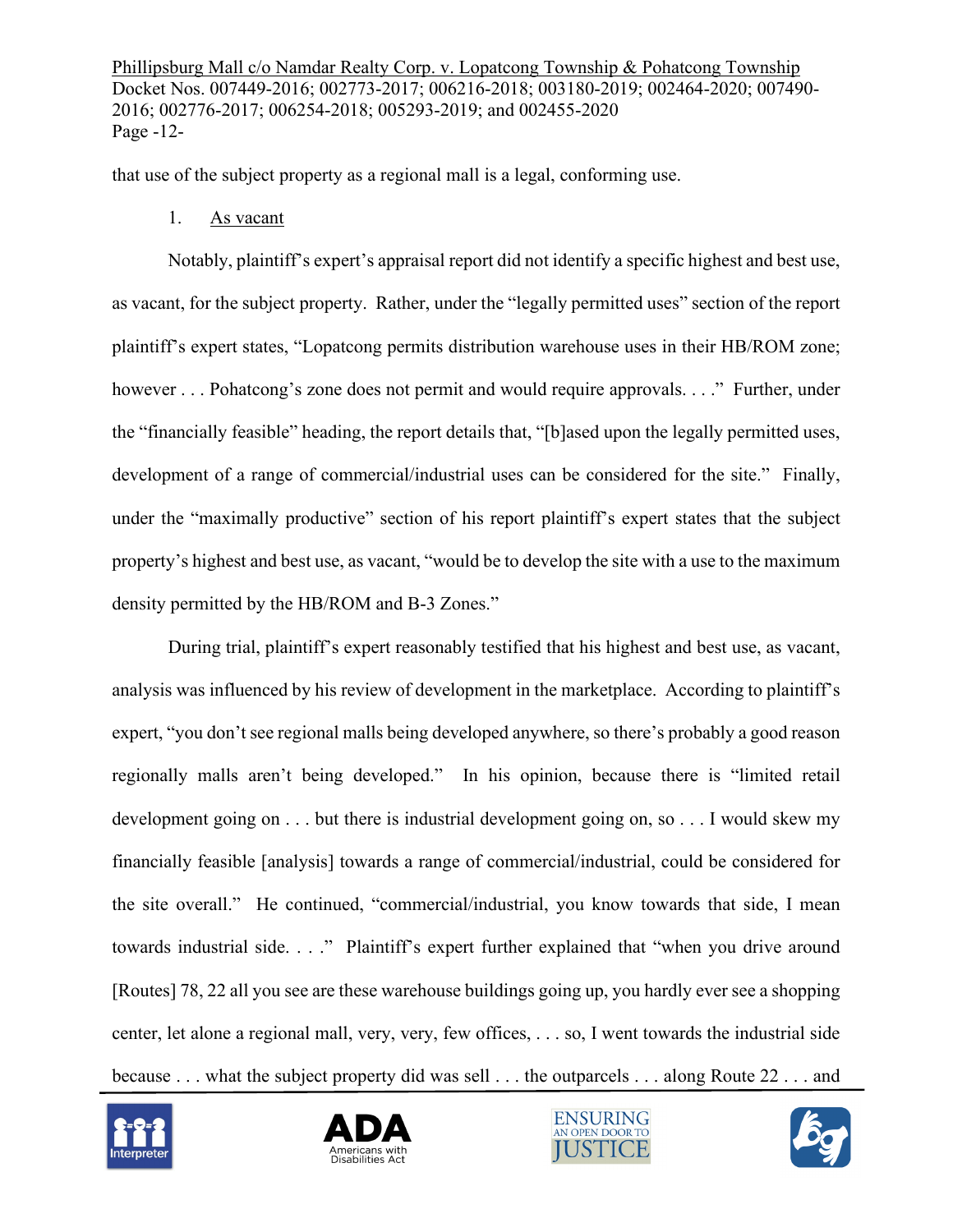Phillipsburg Mall c/o Namdar Realty Corp. v. Lopatcong Township & Pohatcong Township Docket Nos. 007449-2016; 002773-2017; 006216-2018; 003180-2019; 002464-2020; 007490- 2016; 002776-2017; 006254-2018; 005293-2019; and 002455-2020 Page -13-

now you're behind these lots, and you know, you're not going to build a shopping center back there, but an industrial building, especially one to service all these retail centers, now that you have e-commerce, Amazon, and Wish, and these others popping up, that's why I skewed [my highest and best use, as vacant conclusion] towards an industrial development." He concluded by stating, "I would . . . skew it towards industrial, but that's going to require some work with both Townships, ... so you're going to have to apply for approvals, you're going to have to get a variance ... there is a lot of maybes here because this is hypothetical in nature, I can't conclude definitely, but it's a lot of maybes. . ."

### 2. As improved

For the 2016, 2017, and 2018 tax years, plaintiff's expert's report states that due to the subject property's "high rate of vacancy for the past several years" and the closures of "malls across the country . . . due to retailer crisis," as of the October 1, 2015, October 1, 2016, and October 1, 2017 valuation dates, the subject property's highest and best use, as improved, was continued use as a regional mall.

However, for the 2019 and 2020 tax years, plaintiff's expert's appraisal report similarly fails to identify a specific highest and best use for the subject property as improved. Rather, the report states the subject property's highest and best use, as improved, "is for the demolition of the current improvements and redevelopment of the underlying land in accordance with the [sic] each township's zoning."

During trial, plaintiff's expert explained that "for the first couple of years, [the subject property] was still producing a positive net income, so I concluded . . . that the actual mall itself was the highest and best use, [but] the writing was on the wall that if they didn't renovate or figure







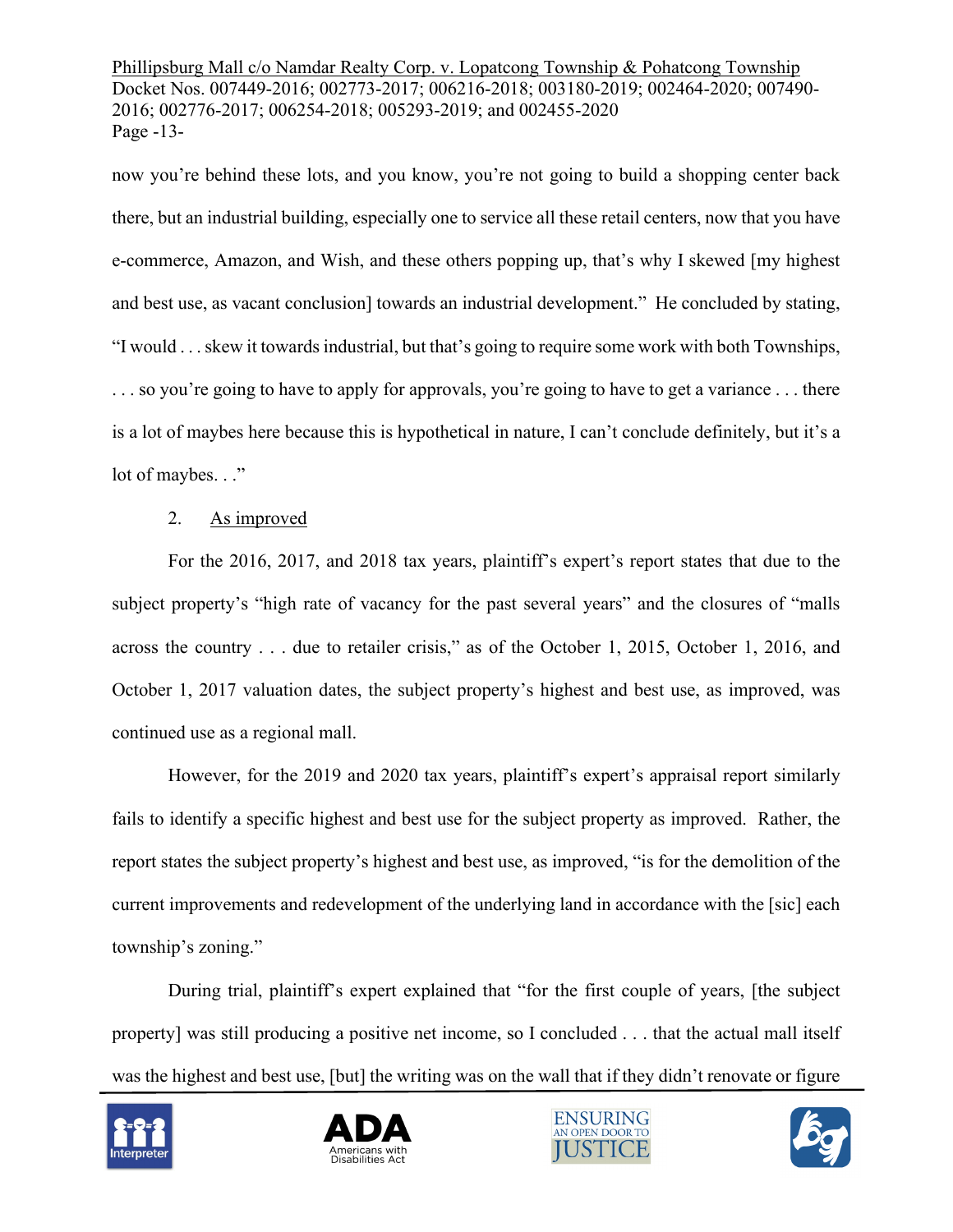Phillipsburg Mall c/o Namdar Realty Corp. v. Lopatcong Township & Pohatcong Township Docket Nos. 007449-2016; 002773-2017; 006216-2018; 003180-2019; 002464-2020; 007490- 2016; 002776-2017; 006254-2018; 005293-2019; and 002455-2020 Page -14-

out some better tenancy, there were going to be issues, and then of course, there were issues." However, for the 2019 and 2020 tax years, he expressed that the subject property "was no longer producing a positive net income, and at this point it was obvious that . . . demolition of the mall and reuse of the site would be best highest and best use." Thus, in plaintiff's expert's opinion, for the 2019 and 2020 tax years, the subject property's highest and best use, as improved, was "skewed" towards redevelopment with an industrial use.

### 3. Analysis

When embarking on a highest and best use analysis, the appraiser must interpret "the market forces that affect the subject property and identify[] the use or uses on which the final opinion of value is based." Appraisal Institute, The Appraisal of Real Estate, 42 (14<sup>th</sup> ed. 2013). An appraiser must closely examine the zoning ordinances applicable to the parcel being appraised "for all possible [permitted] uses and [select] that use which will yield the highest return. . . ." Inmar Associates, Inc. v. Edison Twp., 2 N.J. Tax 59, 64 (Tax 1980). In sum, the highest and best use is truly an analysis, interpretation, and "economic study of market forces focused on the subject property." Appraisal Institute, The Appraisal of Real Estate, 305 (11<sup>th</sup> ed. 1996).

Following voir dire, defendants stipulated to plaintiff's expert's qualifications in the real property valuation field, and the court agreed. See N.J.R.E. 702 (stating that an individual possessing knowledge, skill, experience, training, or education may be qualified by the court as an expert and offer opinion testimony). Although qualified as an expert and permitted to offer opinion testimony, the expert's opinion must nonetheless be rooted in "facts, or data derived from (1) the expert's personal observations, or (2) evidence admitted at the trial, or (3) data relied upon by the expert which is not necessarily admissible in evidence, but which is the type of data normally







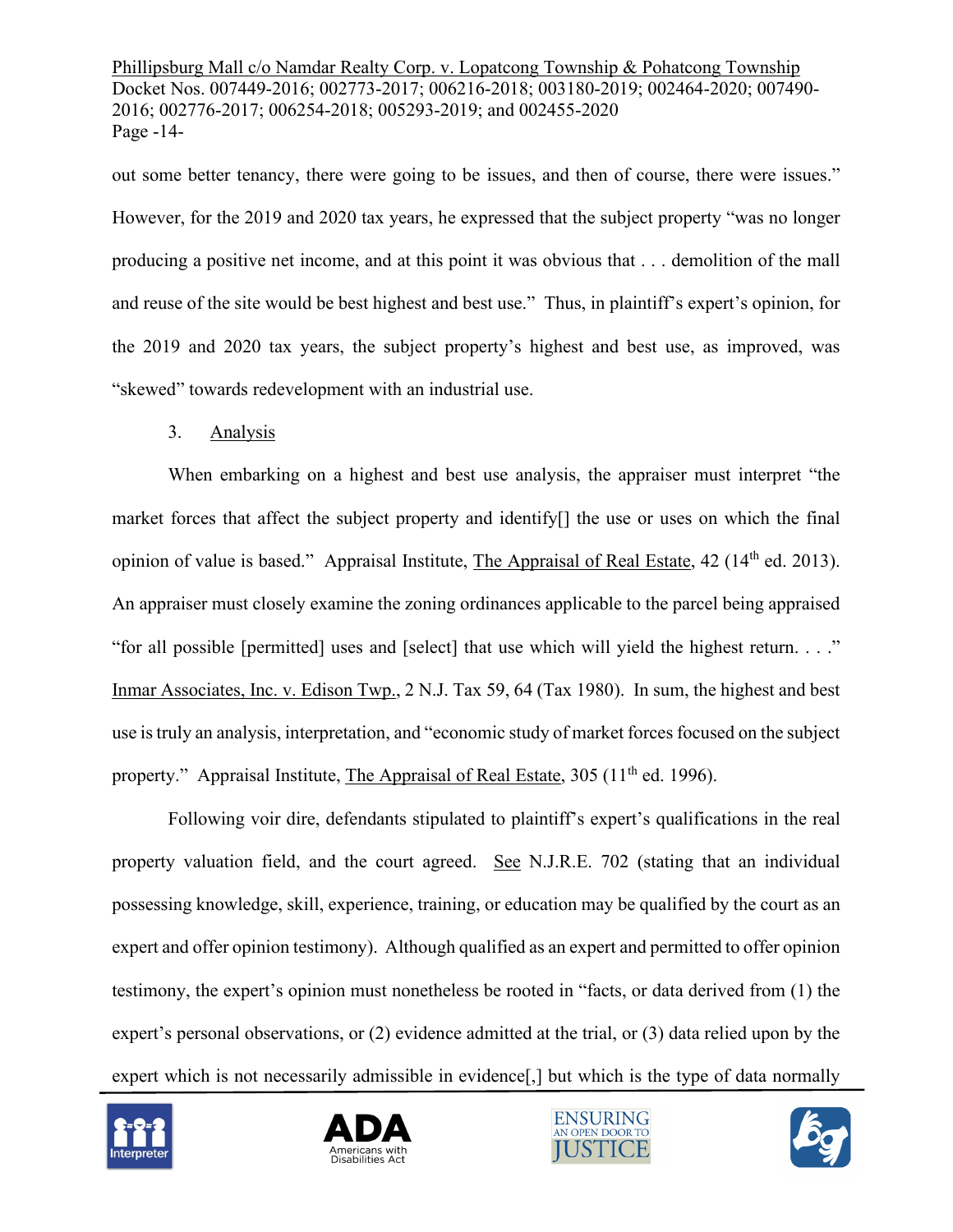Phillipsburg Mall c/o Namdar Realty Corp. v. Lopatcong Township & Pohatcong Township Docket Nos. 007449-2016; 002773-2017; 006216-2018; 003180-2019; 002464-2020; 007490- 2016; 002776-2017; 006254-2018; 005293-2019; and 002455-2020 Page -15-

relied upon by experts.'" Polzo v. County of Essex, 196 N.J. 569, 583 (2008); N.J.R.E. 703. An expert's opinion that lacks a credible foundation and "consist[s] of bare conclusions unsupported by factual evidence is inadmissible." Rosenberg v. Tavorath, 352 N.J. Super. 385, 401 (App. Div. 2002). The expert's opinion must have objective support and may not be based on a standard that is strictly personal. See Pomerantz Paper Corp. v. New Comm. Corp., 207 N.J. 344, 373 (2011). Thus, the worth, significance, and "probative utility of an expert's opinion stands or falls on the facts and reasoning offered in its support." Bonsangue, 316 N.J. Super. at 284.

Here, the evidence disclosed that, contrary to plaintiff's expert's belief, no part of the subject property is in Lopatcong's Research Office Manufacturing zone ("ROM"). Rather, a close examination of Lopatcong's zoning map divulged that the subject property is entirely in Lopatcong's HB - Highway Business District ("HB") and PD – Planned Development District overlay zones ("PD").<sup>[17](#page-14-0) [18](#page-14-1)</sup> Moreover, Lopatcong last revised its zoning map on July 15, 2010, approximately five years prior to the earliest valuation date involved herein. Thus, either plaintiff's expert incorrectly interpreted Lopatcong's zoning map or reviewed an outdated map.<sup>[19](#page-14-2)</sup>

Additionally, despite plaintiff's expert belief that the HB zoning ordinance allows all uses

<span id="page-14-2"></span> $19$  Plaintiff's expert testified that he reviewed a black and white version of Lopatcong's zoning map; however, his appraisal report did not contain a copy of the zoning map that he reviewed.









<span id="page-14-0"></span> $17$  The term overlay zone "refers to a situation in which a municipality leaves in place the existing zoning regulations applicable to an area, but superimposes an additional set of requirements." Weeden v. City Council of Trenton, 391 N.J. Super. 214, 225 (App. Div.), certif. den., 192 N.J. 73 (2007). In sum, an overlay zone affords additional development opportunities, provided that certain ordinance parameters are met. Here, Lopatcong's PD overlay zone required a minimum of 50-acres of land to afford those additional development opportunities.

<span id="page-14-1"></span><sup>&</sup>lt;sup>18</sup> During trial, plaintiff's expert acknowledged that he likely relied on an August 2004 Lopatcong zoning map. However, evidence was elicited during trial that on or about July 6, 2005, Lopactong amended its zoning map.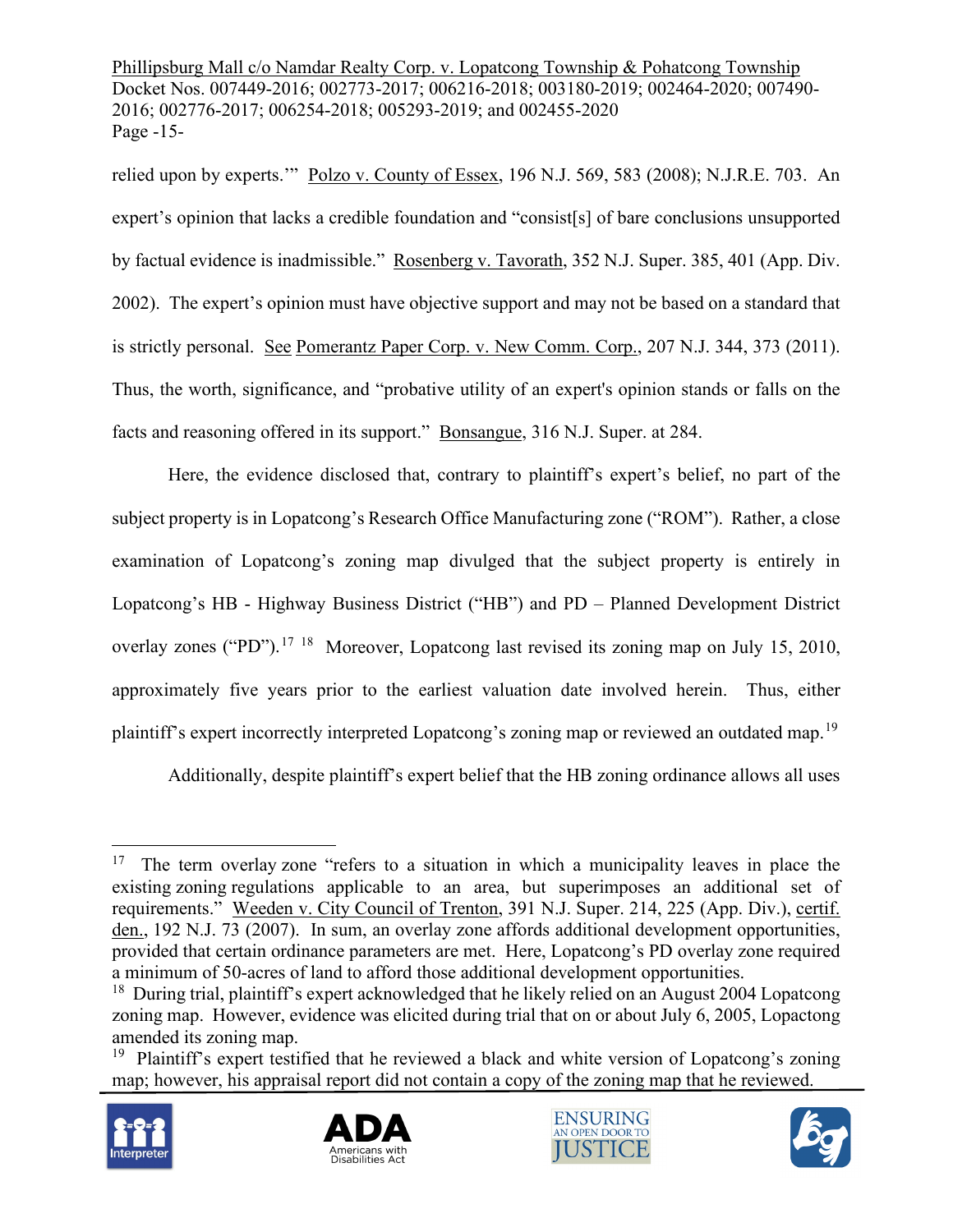Phillipsburg Mall c/o Namdar Realty Corp. v. Lopatcong Township & Pohatcong Township Docket Nos. 007449-2016; 002773-2017; 006216-2018; 003180-2019; 002464-2020; 007490- 2016; 002776-2017; 006254-2018; 005293-2019; and 002455-2020 Page -16-

permitted under the ROM zone, a careful review of Lopatcong's zoning ordinance revealed that only three ROM uses are permitted in the HB zone.<sup>20</sup> Specifically, Lopatcong's HB zoning ordinance recites that the permitted uses under the ROM zoning ordinance are limited to: (4) offices for business, executive, professional and administrative purposes; (10) miniwarehouse/self-storage facility (subject to additional requirements); and (12) solar and photovoltaic energy facilities. Stated differently, industrial and distribution/warehousing uses are not legally permitted in the HB zone absent a variance or zoning ordinance change. Moreover, the court's review of the applicable provisions of the zoning ordinance reveals that it was last amended in November 2011, approximately four years prior to the earliest valuation date involved herein.

In addition, trial testimony revealed that as of each valuation date involved herein, industrial and distribution/warehousing uses were not permitted in Pohatcong's B-3 Highway Business zoning district.

Finally, during cross-examination, in response to questions whether plaintiff's expert ever reached "a specific" conclusion regarding the subject property's highest and best use, as vacant (for all tax years), and as improved (for the 2019 and 2020 tax years), plaintiff's expert responded,

> . . . because you've got an issue here, you are dealing with two towns, two different municipalities, two different mayors, both on record wanting different things for the property, I mean, it, yeah, you have a lot of choices to choose from, hence, . . . I said permitted to what can be permitted by the zone, with a skewing towards industrial.

In undertaking a highest and best use analysis, although the legally permissible and physically possible criteria can be considered in either order, both criteria must be applied before

<span id="page-15-0"></span><sup>&</sup>lt;sup>20</sup> Township of Lopatcong Zoning and Land Use Ordinance,  $\S$  243-74(A)(4).







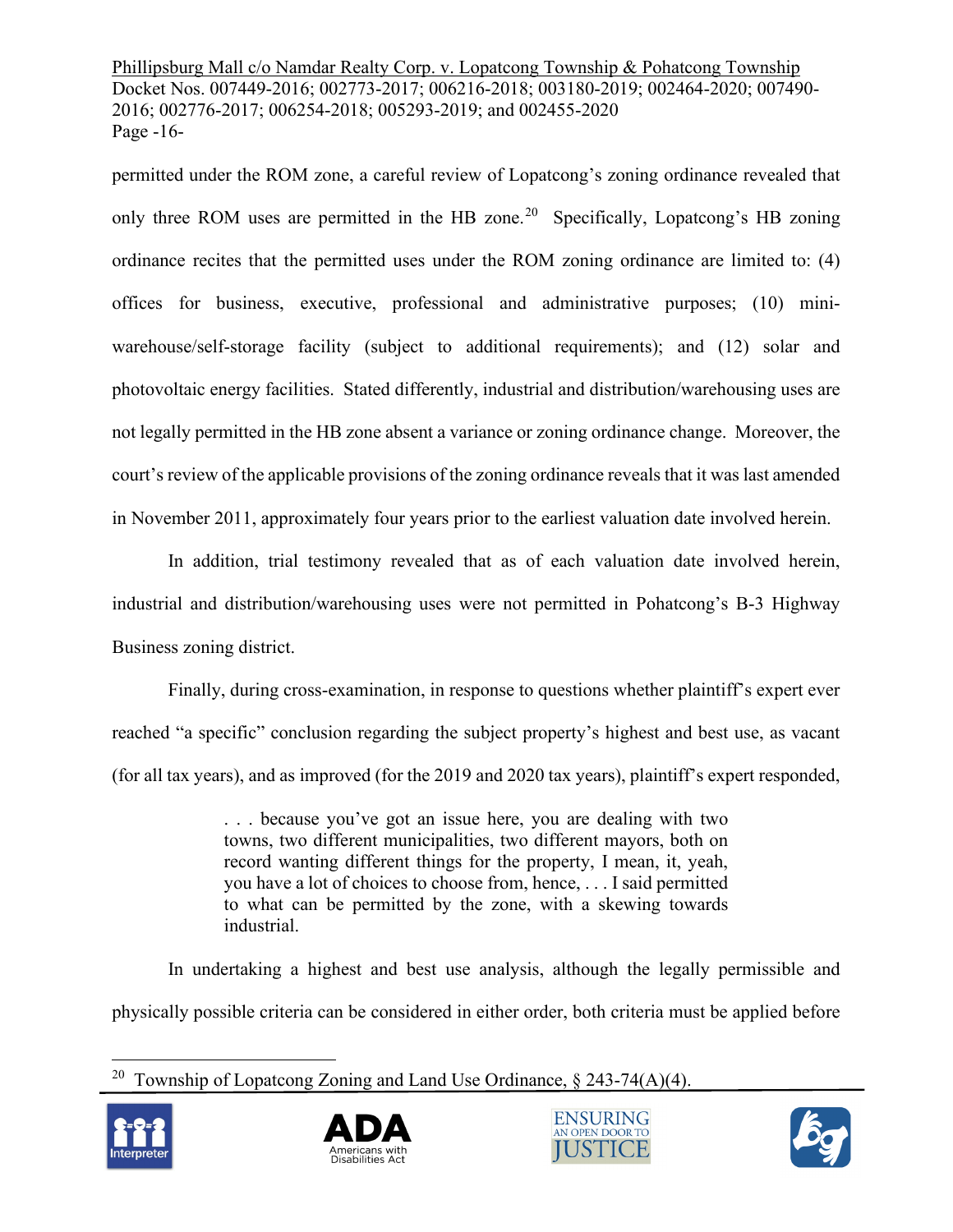Phillipsburg Mall c/o Namdar Realty Corp. v. Lopatcong Township & Pohatcong Township Docket Nos. 007449-2016; 002773-2017; 006216-2018; 003180-2019; 002464-2020; 007490- 2016; 002776-2017; 006254-2018; 005293-2019; and 002455-2020 Page -17-

consideration is given to the financially feasible and maximally productive criteria. Our courts

have repeatedly emphasized that:

Tests of legal permissibility and physical possibility must be applied before the remaining tests of financial feasibility and maximal productivity. A use may be financially feasible, but this is irrelevant if it is physically impossible or legally prohibited. Only when there is a reasonable possibility that one of the prior, unacceptable conditions can be changed is it appropriate to proceed with the analysis.

[Mori v. Town of Secaucus, 15 N.J. Tax 607, 619 (Tax 1996), rev'd on other grounds, 17 N.J. Tax 96 (App. Div. 1997) (quoting Appraisal Institute, The Appraisal of Real Estate, 280 (10th ed. 1992)) (emphasis in original).]

See also County of Monmouth v. Hilton, 334 N.J. Super. 582, 588 (App. Div. 2000); [Schimpf v.](https://advance.lexis.com/api/document/collection/cases/id/3SF5-PS20-000H-S052-00000-00?page=344&reporter=3305&cite=14%20N.J.%20Tax%20338&context=1000516) 

[Little Egg Harbor Twp., 14 N.J. Tax 338, 344 \(Tax 1994\); Appraisal Institute, Appraisal of Real](https://advance.lexis.com/api/document/collection/cases/id/3SF5-PS20-000H-S052-00000-00?page=344&reporter=3305&cite=14%20N.J.%20Tax%20338&context=1000516) 

Estate, 335 (14<sup>th</sup> ed. 2013) (concluding that "[i]n practice, the tests of physical possibility and

legal permissibility can be applied in either order, but they must be applied before the tests of

financial feasibility and maximum productivity.")

Here, plaintiff's expert valued the subject property as a single economic unit, expressing in his report that the subject property's highest and best use, as vacant, "would be to develop the site with a use to the maximum density permitted by the HB/ROM and B-3 Zones." Thus, plaintiff's expert's report failed to identify a specific highest and best use, as vacant, for the subject property. However, an appraiser's recitation of a zoning ordinance, along with a generic statement that the property could be developed or redeveloped in accordance with all legally permitted uses identified under the ordinance, offers no meaningful insight or analysis of a property or its







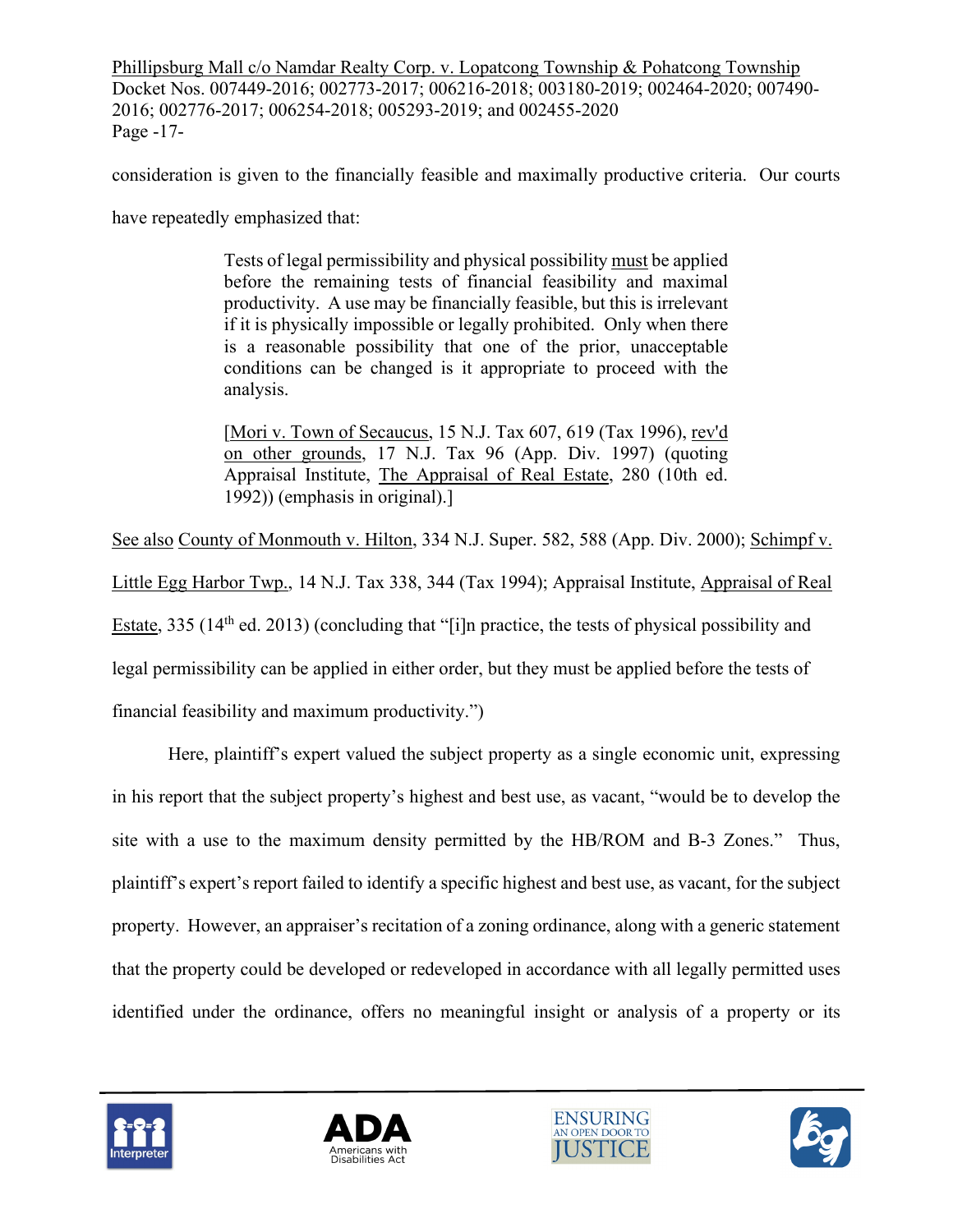Phillipsburg Mall c/o Namdar Realty Corp. v. Lopatcong Township & Pohatcong Township Docket Nos. 007449-2016; 002773-2017; 006216-2018; 003180-2019; 002464-2020; 007490- 2016; 002776-2017; 006254-2018; 005293-2019; and 002455-2020 Page -18-

marketplace. Rather, such statements, when accurate, constitute mere factual recitations and do not amount to a comprehensive highest and best use analysis or evaluation.

"The proper determination of highest and best use requires a comprehensive market analysis to ascertain the supply and demand characteristics of alternative uses." Clemente, 27 N.J. Tax at 269 (citing Six Cherry Hill, Inc. v. Cherry Hill Twp., 7 N.J. Tax 120, 131 (Tax 1984), aff'd, 8 N.J. Tax 334 (App. Div. 1986)). Importantly, the "highest and best use conclusion should specify the optimal use (or uses), when the property will be put to this use or achieve stabilized occupancy, and who would be the most likely purchaser or user of the property." Clemente, 27 N.J. Tax at 269 (citing The Appraisal of Real Estate, 139 (13<sup>th</sup> ed. 2008)) (emphasis added). Thus, an appraiser must not only evaluate all legally permitted uses identified under the zoning ordinance but must reconcile those uses against examinations of what is physically possible, financially feasible, and select the use that will be most maximally productive. See Inmar Associates, Inc. v. Edison Twp., 2 N.J. Tax 59, 64 (Tax 1980).

Notwithstanding the deficiencies in plaintiff's expert's reports, plaintiff's expert's testimony truly revealed that his highest and best use analysis, as vacant (for all tax years), and as improved (for the 2019 and 2020 tax years), was fatally flawed. Seemingly unaware that industrial and distribution/warehousing uses were not legally permitted in Lopatcong's HB zone or in Pohatcong's B-3 zone as of any of the valuation dates at issue, plaintiff's expert expressed that his highest and best use analysis, as vacant (for all tax years), and as improved (for the 2019 and 2020 tax years), were "skewed towards an industrial development." Moreover, when presented with the zoning ordinances, zoning maps, and evidence that industrial and distribution/warehousing uses are not be permitted under either the HB or B-3 zones, plaintiff's expert was unable to quantify







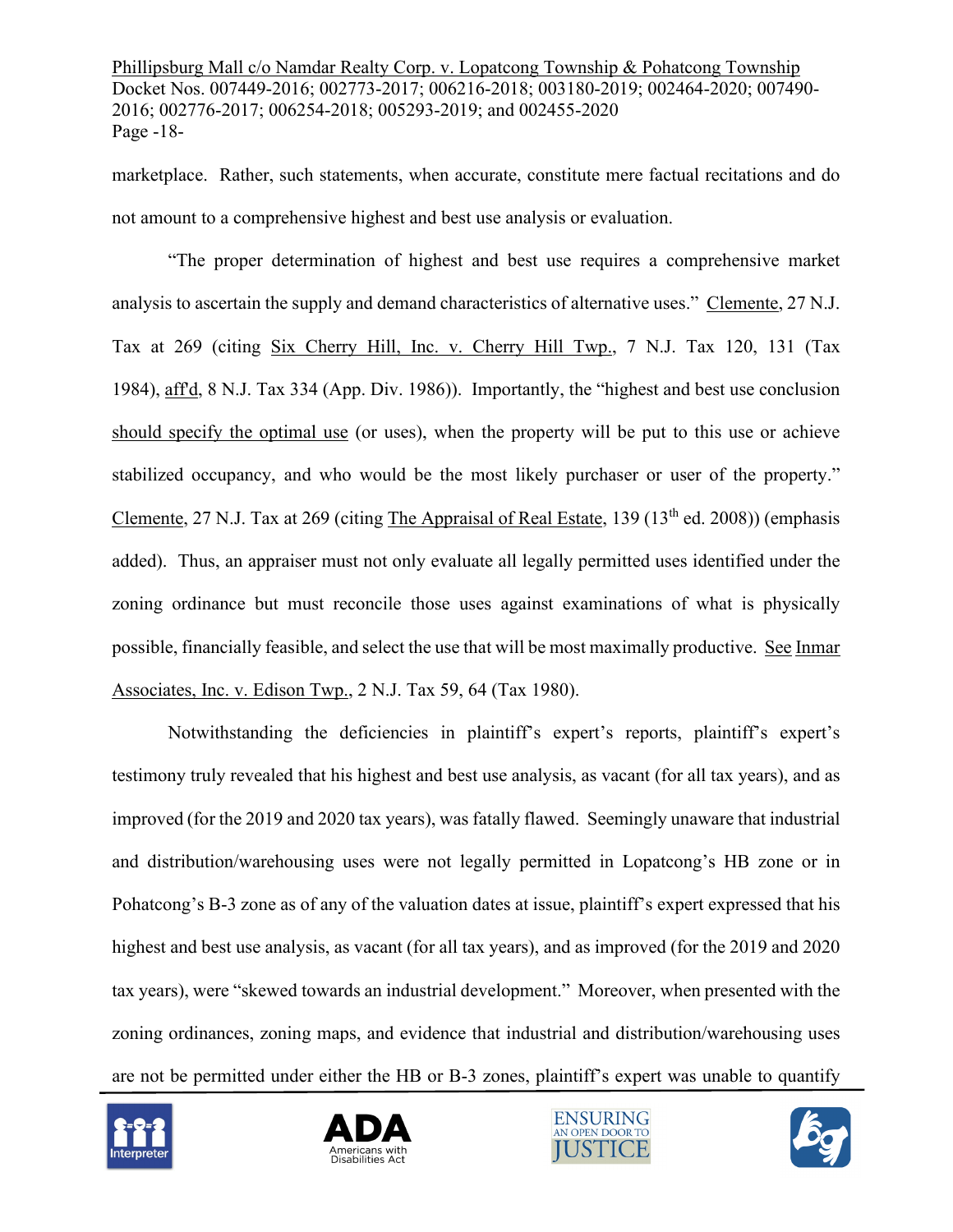Phillipsburg Mall c/o Namdar Realty Corp. v. Lopatcong Township & Pohatcong Township Docket Nos. 007449-2016; 002773-2017; 006216-2018; 003180-2019; 002464-2020; 007490- 2016; 002776-2017; 006254-2018; 005293-2019; and 002455-2020 Page -19-

how this information would alter his highest and best use analysis and conclusions. Instead, responding, "I would have to sit down and go through it . . . I don't know if my [highest and best use] conclusions would change, but I am still leaning towards an industrial use . . ."

In applying the legal permissibility test, an appraiser must determine what "uses are [legally] permitted by current zoning, [and] which uses could be permitted if a zoning change were reasonably probable.  $\ldots$ ." The Appraisal of Real Estate, 338 (14<sup>th</sup> ed.). In attempting to discern the true or market value of a property, the court may consider how a potential zoning change may alter or affect a property's use and, correspondingly, its value, provided evidence is adduced sufficient to warrant a determination that such change is reasonably probable. See State v. Caoili, 135 N.J. 252, 265 (1994); State by State Highway Comm'r v. Gorga, 26 N.J. 113 (1958). In sum, the "proposed use must not be remote, speculative, or conjectural." Clemente, 27 N.J. Tax at 269 (citing Penns Grove Gardens, Ltd. v. Borough of Penns Grove, 18 N.J. Tax 253, 263 (Tax 1999); Ford Motor Corp., 10 N.J. Tax at 167); [Borough of Saddle River v. 66 East Allendale, LLC, 216](https://advance.lexis.com/api/document/collection/cases/id/59MR-N1X1-F04H-V0F7-00000-00?page=139&reporter=3300&cite=216%20N.J.%20115&context=1000516)  [N.J. 115, 139 \(2013\) \(stating that part of the](https://advance.lexis.com/api/document/collection/cases/id/59MR-N1X1-F04H-V0F7-00000-00?page=139&reporter=3300&cite=216%20N.J.%20115&context=1000516) court's analysis requires consideration of the ["reasonable probability of future site plan approval \[or zoning changes\] when determining fair](https://advance.lexis.com/api/document/collection/cases/id/59MR-N1X1-F04H-V0F7-00000-00?page=139&reporter=3300&cite=216%20N.J.%20115&context=1000516)  [market value. . . ."\);](https://advance.lexis.com/api/document/collection/cases/id/59MR-N1X1-F04H-V0F7-00000-00?page=139&reporter=3300&cite=216%20N.J.%20115&context=1000516) Linwood Properties, Inc. v. Ft. Lee Borough, 7 N.J. Tax 320, 328-29 (Tax 1985) (stating that "except in the most unusual cases, it is unlikely that an increment in value in anticipation of a zone change or variance from the zoning ordinance requirements may be added to reflect the probability of such action."); Hoechst Celanese Corp. v. Bridgewater Twp., 12 N.J. Tax 532, 539 (Tax 1992) (stating that "property must be valued in its existing zoned use unless there is a probability of a change in zoning").







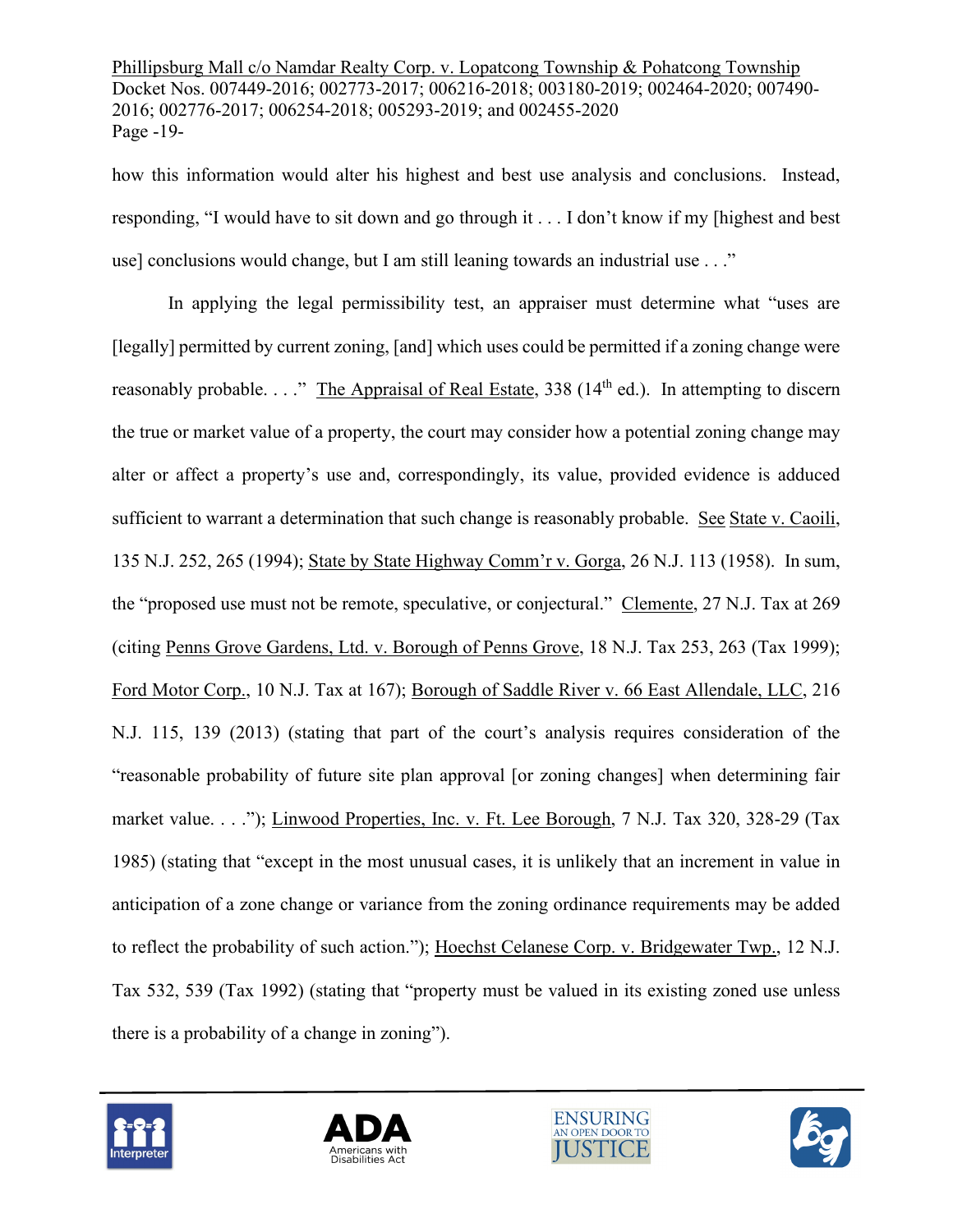Phillipsburg Mall c/o Namdar Realty Corp. v. Lopatcong Township & Pohatcong Township Docket Nos. 007449-2016; 002773-2017; 006216-2018; 003180-2019; 002464-2020; 007490- 2016; 002776-2017; 006254-2018; 005293-2019; and 002455-2020 Page -20-

Here, plaintiff's expert opined that his highest and best use analysis, as vacant (for all tax years), and as improved (for the 2019 and 2020 tax years), were "skewed towards an industrial development," "distribution warehouse," or "industrial uses." However, the evidence revealed that industrial and distribution/warehousing uses were not permitted in either Lopactong's HB zone or Pohatcong's B-3 zone. Thus, because industrial uses were not permitted during the tax years at issue, to render his highest and best use conclusions reasonable and credible, it was incumbent upon plaintiff's expert to demonstrate that a reasonable probability existed for a zoning change. However, plaintiff's expert failed to offer any evidence demonstrating that defendants were contemplating a zoning change as of any of the valuation dates involved herein or that other similarly situated property owners or contract purchasers had made applications for a zoning change and that such applications were approved. $21$ 

An appraiser's unsupported assumptions of a zoning change or grant of variance relief for a use that is not legally permitted renders the appraiser's highest and best use analysis wholly deficient. The party proposing a specific highest and best use for a property that assumes a zoning change or variance relief from zoning requirements must "produce[] credible evidence that a potential use is reasonably practicable and reasonably probable." Caoili, 135 N.J. at 263 (quoting United States v. 341.45 Acres of Land, 605 F.2d 762, 817 (5<sup>th</sup> Cir. 1979)).

<span id="page-19-0"></span><sup>&</sup>lt;sup>21</sup> The only testimony elicited from plaintiff's expert regarding zoning changes arose in connection with the November 20, 2019 sales contract. Plaintiff's expert testified that on November 20, 2019, plaintiff executed a sales contract for the subject property with CRG Acquisition, LLC, for \$28,875,000 (without the Kohl's store), or \$35,150,000 (with the Kohl's store), subject to zoning change approvals.







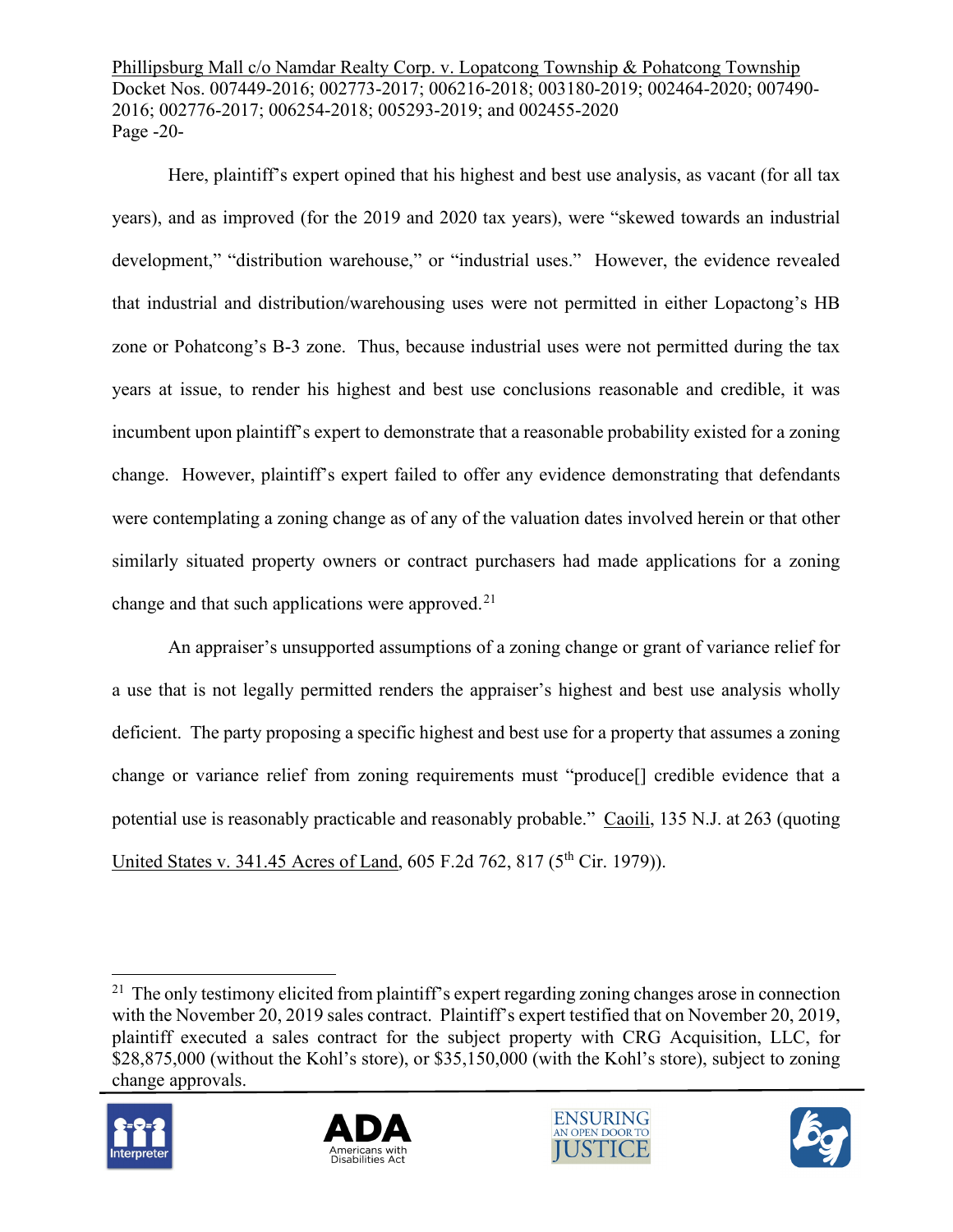Phillipsburg Mall c/o Namdar Realty Corp. v. Lopatcong Township & Pohatcong Township Docket Nos. 007449-2016; 002773-2017; 006216-2018; 003180-2019; 002464-2020; 007490- 2016; 002776-2017; 006254-2018; 005293-2019; and 002455-2020 Page -21-

To enable plaintiff's expert to conclude the subject property's highest and best use, as vacant (for all tax years) and as improved (for the 2019 and 2020 tax years), was for industrial and distribution/warehousing uses, he was required to objectively evaluate economic conditions, demand in the marketplace, public records, and other extrinsic evidence, to discern whether a variance or zoning change was reasonably probable. Yet, plaintiff's expert failed to offer any analysis, evaluation, or other credible evidence demonstrating that a zoning change was reasonably probable as of any valuation dates involved herein. Moreover, neither plaintiff's expert's report nor his testimony revealed that his highest and best use conclusions were based on the report, analysis, or opinions of a professional planner engaged in investigating possible zoning and land use relief for the subject property under the parameters of N.J.S.A. 40:55D-70.

To overcome the presumption of validity that attaches to the local property tax assessment, the plaintiff shoulders the burden of proving that the subject property's assessment is erroneous. However, when a plaintiff has failed to offer cogent evidence, based on sound theory, raising a debatable question of the property's value, then "judgment should be entered dismissing the appeal thus affirming the assessment." MSGW Real Estate Fund, LLC, 18 N.J. Tax at 376.

Here, viewing the evidence presented in the light most favorable to the non-moving party and affording plaintiff all reasonable and legitimate inferences which can be deduced therefrom, the court finds that plaintiff has not met that threshold. For the reasons detailed above, plaintiff's expert's highest and best use analyses, as vacant (for all tax years) and as improved (for the 2019 and 2020 tax years), were fundamentally flawed. Plaintiff's expert's highest and best use conclusions lacked a credible foundation, analysis, and objective support and, thus, were entitled to no weight. Thus, because the first phase of plaintiff's valuation analysis was defective the court